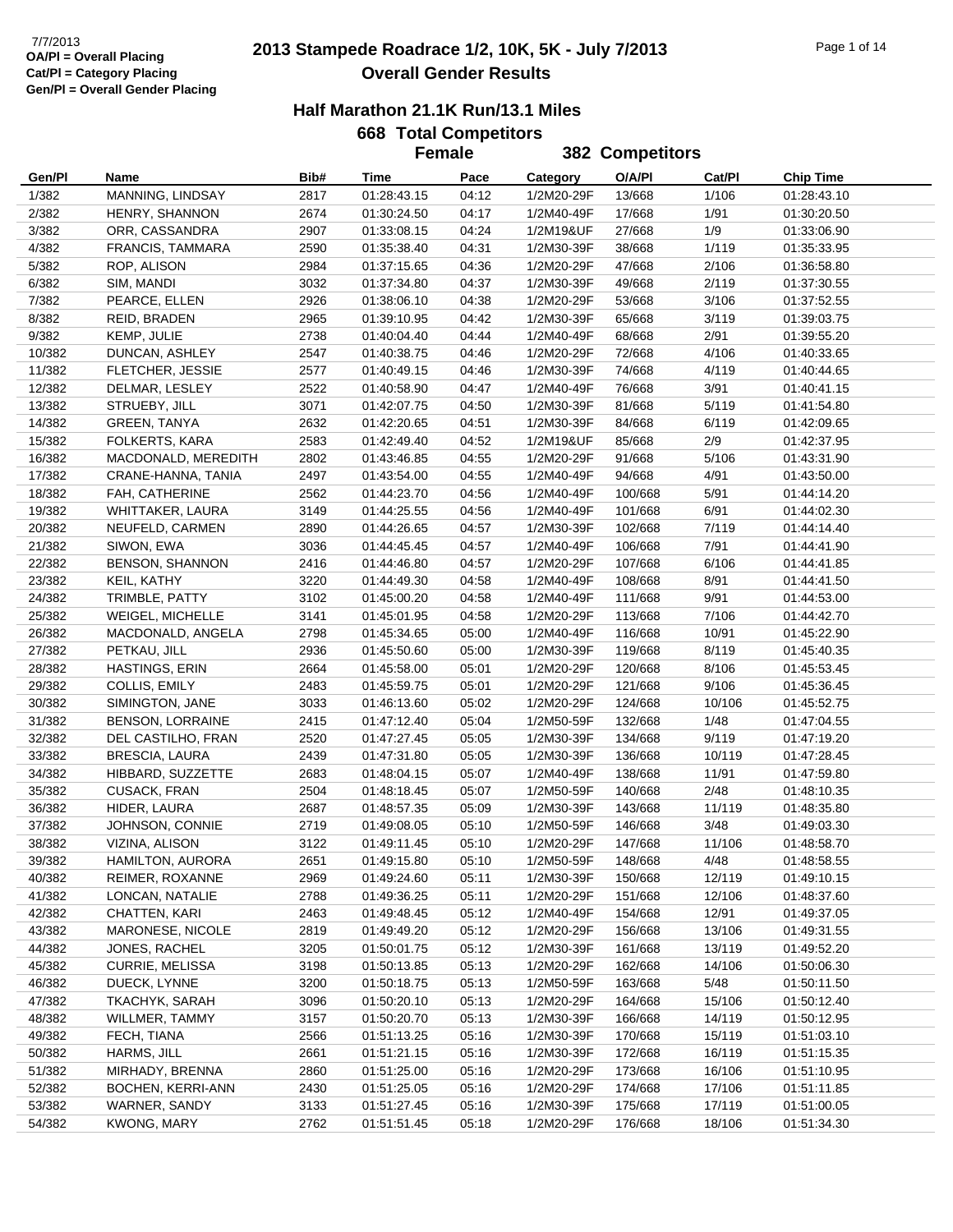## **2013 Stampede Roadrace 1/2, 10K, 5K - July 7/2013** 7/7/2013 Page 2 of 14 **Overall Gender Results**

### **Half Marathon 21.1K Run/13.1 Miles**

|         |                         |      |             | <b>Female</b> |            | 382 Competitors |        |                  |
|---------|-------------------------|------|-------------|---------------|------------|-----------------|--------|------------------|
| Gen/PI  | Name                    | Bib# | Time        | Pace          | Category   | O/A/PI          | Cat/PI | <b>Chip Time</b> |
| 55/382  | LOVE, RICHELLE          | 2790 | 01:52:21.40 | 05:19         | 1/2M30-39F | 183/668         | 18/119 | 01:52:02.05      |
| 56/382  | <b>GERBER, INGEMAUD</b> | 2609 | 01:52:22.75 | 05:19         | 1/2M30-39F | 184/668         | 19/119 | 01:52:16.20      |
| 57/382  | OLAR, JENIFER           | 2902 | 01:52:36.55 | 05:20         | 1/2M40-49F | 186/668         | 13/91  | 01:52:33.70      |
| 58/382  | SNOW, AMANDA            | 3048 | 01:52:45.20 | 05:20         | 1/2M30-39F | 189/668         | 20/119 | 01:52:33.80      |
| 59/382  | CAPUTO, CONNIE          | 2459 | 01:53:24.40 | 05:22         | 1/2M40-49F | 191/668         | 14/91  | 01:52:40.95      |
| 60/382  | <b>BEATTY, DENISE</b>   | 2405 | 01:53:33.20 | 05:22         | 1/2M30-39F | 194/668         | 21/119 | 01:53:28.85      |
| 61/382  | WILLIAMS, SHEILA        | 3154 | 01:53:40.80 | 05:23         | 1/2M30-39F | 197/668         | 22/119 | 01:53:25.05      |
| 62/382  | <b>BROWN, RACHEL</b>    | 3182 | 01:53:41.25 | 05:23         | 1/2M19&UF  | 198/668         | 3/9    | 01:53:15.00      |
| 63/382  | MURPHY, KELLY           | 2882 | 01:53:51.90 | 05:23         | 1/2M40-49F | 201/668         | 15/91  | 01:53:46.10      |
| 64/382  | <b>IRWIN, KRISTINE</b>  | 2708 | 01:54:13.95 | 05:24         | 1/2M20-29F | 210/668         | 19/106 | 01:53:52.80      |
| 65/382  | GIBNEY, LEIGH           | 2613 | 01:54:14.85 | 05:24         | 1/2M30-39F | 211/668         | 23/119 | 01:54:14.85      |
| 66/382  | GOLDIE, KATELYN         | 2623 | 01:54:24.05 | 05:25         | 1/2M20-29F | 213/668         | 20/106 | 01:54:20.30      |
| 67/382  | WALKER, MERLE           | 3129 | 01:54:36.80 | 05:25         | 1/2M40-49F | 216/668         | 16/91  | 01:53:51.80      |
| 68/382  | DYSON, TERRY            | 2552 | 01:54:41.05 | 05:26         | 1/2M30-39F | 217/668         | 24/119 | 01:54:21.30      |
| 69/382  | HILDEBRANDT, ELIZABETH  | 2689 | 01:54:50.25 | 05:26         | 1/2M20-29F | 220/668         | 21/106 | 01:54:00.80      |
| 70/382  | KEMPF, JESSICA          | 2739 | 01:54:50.60 | 05:26         | 1/2M20-29F | 221/668         | 22/106 | 01:54:41.10      |
| 71/382  | ARIES, CHANEL           | 2391 | 01:54:50.75 | 05:26         | 1/2M20-29F | 222/668         | 23/106 | 01:54:01.50      |
| 72/382  | DIRKS, SARAH            | 2534 | 01:55:09.90 | 05:27         | 1/2M30-39F | 228/668         | 25/119 | 01:54:40.30      |
| 73/382  | REMINGTON, KRYSTA       | 2970 | 01:55:24.25 | 05:28         | 1/2M20-29F | 231/668         | 24/106 | 01:54:55.45      |
| 74/382  | SMITH, MEREDITH         | 3045 | 01:55:57.65 | 05:29         | 1/2M20-29F | 237/668         | 25/106 | 01:55:28.05      |
| 75/382  | MACLAREN, PATRICIA      | 2807 | 01:55:59.65 | 05:29         | 1/2M40-49F | 238/668         | 17/91  | 01:55:32.50      |
| 76/382  | GIOVANOLI, MARINA       | 2620 | 01:56:03.10 | 05:30         | 1/2M20-29F | 239/668         | 26/106 | 01:55:43.85      |
| 77/382  | FUNG, LYNDA             | 2596 | 01:56:05.35 | 05:30         | 1/2M40-49F | 240/668         | 18/91  | 01:55:57.40      |
| 78/382  | LAW, LACEY              | 2771 | 01:56:11.80 | 05:30         | 1/2M30-39F | 241/668         | 26/119 | 01:55:42.55      |
| 79/382  | <b>KRUPPI, BRENDA</b>   | 2754 | 01:56:23.30 | 05:30         | 1/2M40-49F | 245/668         | 19/91  | 01:55:58.00      |
| 80/382  | DOUGLAS, MEAGAN         | 2537 | 01:56:35.00 | 05:31         | 1/2M30-39F | 248/668         | 27/119 | 01:55:52.80      |
| 81/382  | MCLEOD, KATHERINE       | 2846 | 01:56:35.05 | 05:31         | 1/2M30-39F | 249/668         | 28/119 | 01:55:52.10      |
| 82/382  | HAND, DANA              | 2653 | 01:56:42.95 | 05:31         | 1/2M50-59F | 250/668         | 6/48   | 01:56:35.75      |
| 83/382  | MACDONALD, JAIME        | 2800 | 01:56:53.10 | 05:32         | 1/2M30-39F | 254/668         | 29/119 | 01:56:37.15      |
| 84/382  | HANTZSCH, PATRICIA      | 2656 | 01:57:13.70 | 05:33         | 1/2M50-59F | 255/668         | 7/48   | 01:56:46.55      |
| 85/382  | HALLET, LISA            | 2649 | 01:57:41.50 | 05:34         | 1/2M20-29F | 259/668         | 27/106 | 01:57:03.10      |
| 86/382  | JAMIESON, KYLA          | 2712 | 01:57:46.55 | 05:34         | 1/2M20-29F | 261/668         | 28/106 | 01:57:23.50      |
| 87/382  | PEDDLE, SHELLAN         | 2928 | 01:57:51.25 | 05:35         | 1/2M40-49F | 263/668         | 20/91  | 01:57:47.65      |
| 88/382  | KIEFER, KRYSTINA        | 2742 | 01:57:53.25 | 05:35         | 1/2M20-29F | 265/668         | 29/106 | 01:57:39.60      |
| 89/382  | FRERE SCHMIDT, RINKY    | 2591 | 01:57:54.65 | 05:35         | 1/2M50-59F | 266/668         | 8/48   | 01:57:41.90      |
| 90/382  | LACZO, ROXANNE          | 2764 | 01:58:18.50 | 05:36         | 1/2M30-39F | 268/668         | 30/119 | 01:58:05.85      |
| 91/382  | HAGEL, NATASHA          | 2648 | 01:58:23.45 | 05:36         | 1/2M20-29F | 269/668         | 30/106 | 01:57:58.70      |
| 92/382  | DRYER, BRENDA           | 2541 | 01:58:24.75 | 05:36         | 1/2M30-39F | 270/668         | 31/119 | 01:58:16.75      |
| 93/382  | HAYDUK, SHAYLYN         | 2665 | 01:58:26.10 | 05:36         | 1/2M30-39F | 271/668         | 32/119 | 01:58:16.20      |
| 94/382  | GONZALEZ, LAURA         | 2624 | 01:58:36.05 | 05:37         | 1/2M40-49F | 272/668         | 21/91  | 01:58:27.00      |
| 95/382  | ESPINA, AUDREY          | 2559 | 01:58:44.45 | 05:37         | 1/2M20-29F | 273/668         | 31/106 | 01:58:16.95      |
| 96/382  | POLLOCK, SALLY          | 2947 | 01:58:48.30 | 05:37         | 1/2M20-29F | 274/668         | 32/106 | 01:58:39.25      |
| 97/382  | VERDIEL, ARLENE         | 3117 | 01:58:50.25 | 05:37         | 1/2M60-69F | 275/668         | 1/9    | 01:58:39.80      |
| 98/382  | BEEVER, JENNIFER        | 2407 | 01:58:50.55 | 05:37         | 1/2M30-39F | 276/668         | 33/119 | 01:58:34.00      |
| 99/382  | SCHIMMEL, JANESSA       | 3013 | 01:58:53.45 | 05:38         | 1/2M20-29F | 277/668         | 33/106 | 01:58:40.10      |
| 100/382 | FINDLAY, MORGAN         | 2572 | 01:58:58.00 | 05:38         | 1/2M20-29F | 278/668         | 34/106 | 01:58:42.60      |
| 101/382 | <b>BIRD, HOLLY</b>      | 2423 | 01:59:00.75 | 05:38         | 1/2M20-29F | 280/668         | 35/106 | 01:58:46.10      |
| 102/382 | GIROUX, MONICA          | 2621 | 01:59:06.35 | 05:38         | 1/2M40-49F | 281/668         | 22/91  | 01:58:58.90      |
| 103/382 | DABISZA, JANELLE        | 2507 | 01:59:10.00 | 05:38         | 1/2M40-49F | 282/668         | 23/91  | 01:58:40.55      |
| 104/382 | <b>KERSHAW, DEB</b>     | 2740 | 01:59:17.25 | 05:39         | 1/2M30-39F | 284/668         | 34/119 | 01:59:10.40      |
| 105/382 | <b>BAKER, THERESA</b>   | 2396 | 01:59:38.65 | 05:40         | 1/2M40-49F | 286/668         | 24/91  | 01:59:09.55      |
| 106/382 | MCINTOSH, ERIN          | 2839 | 01:59:47.50 | 05:40         | 1/2M20-29F | 287/668         | 36/106 | 01:59:21.55      |
| 107/382 | HAGEL, NATHALIE         | 2889 | 01:59:51.85 | 05:40         | 1/2M40-49F | 289/668         | 25/91  | 01:59:26.40      |
| 108/382 | COOLMAN, NICOLE         | 2488 | 02:00:00.65 | 05:41         | 1/2M20-29F | 290/668         | 37/106 | 01:59:44.50      |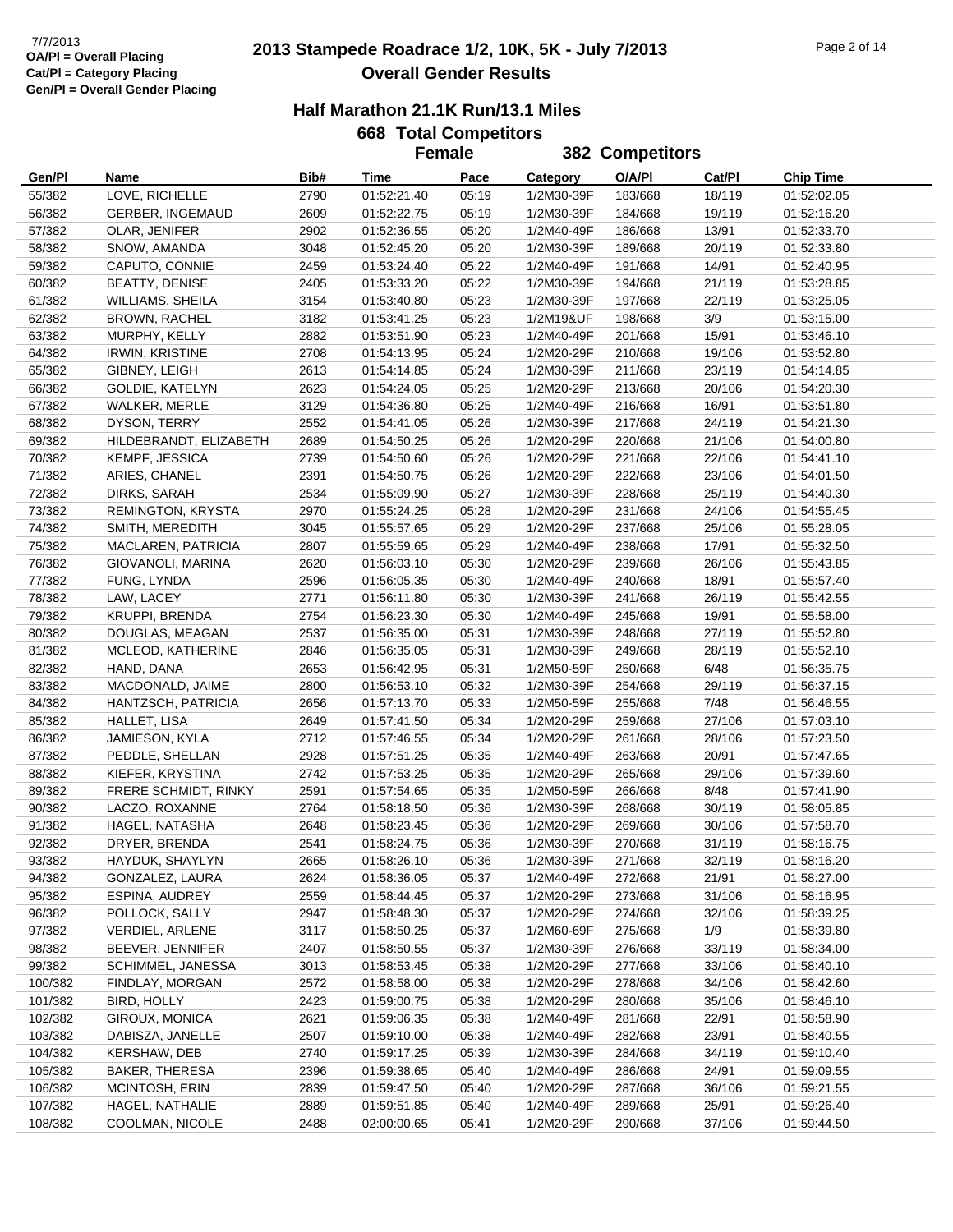## **2013 Stampede Roadrace 1/2, 10K, 5K - July 7/2013** 7/7/2013 Page 3 of 14 **Overall Gender Results**

| <b>668 Total Competitors</b> |
|------------------------------|
| Female                       |

|         |                         |      | <b>Female</b> |       |            | 382 Competitors |        |                  |
|---------|-------------------------|------|---------------|-------|------------|-----------------|--------|------------------|
| Gen/Pl  | Name                    | Bib# | Time          | Pace  | Category   | O/A/PI          | Cat/PI | <b>Chip Time</b> |
| 109/382 | HETT, REBECCA           | 2677 | 02:00:01.35   | 05:41 | 1/2M30-39F | 291/668         | 35/119 | 01:59:45.30      |
| 110/382 | BROMBY, ASHLEY          | 2441 | 02:00:07.50   | 05:41 | 1/2M20-29F | 293/668         | 38/106 | 01:59:58.05      |
| 111/382 | DORE, JENNIFER          | 2535 | 02:00:26.50   | 05:42 | 1/2M30-39F | 296/668         | 36/119 | 02:00:02.25      |
| 112/382 | MICHAUD, DANIELLE       | 2855 | 02:00:34.85   | 05:42 | 1/2M30-39F | 298/668         | 37/119 | 02:00:14.90      |
| 113/382 | MCDIARMID, ERIN         | 2832 | 02:00:35.00   | 05:42 | 1/2M30-39F | 299/668         | 38/119 | 02:00:14.95      |
| 114/382 | GAGE, RHONDA            | 2599 | 02:00:51.25   | 05:43 | 1/2M50-59F | 304/668         | 9/48   | 02:00:43.75      |
| 115/382 | EVANGELOPOULOS, DIMITRA | 2531 | 02:00:59.90   | 05:44 | 1/2M20-29F | 305/668         | 39/106 | 02:00:15.80      |
| 116/382 | <b>MARTENS, LISA</b>    | 2821 | 02:01:00.75   | 05:44 | 1/2M20-29F | 306/668         | 40/106 | 02:00:29.10      |
| 117/382 | RIESEBERG, ASHLEY       | 2974 | 02:01:18.85   | 05:44 | 1/2M20-29F | 308/668         | 41/106 | 02:00:43.10      |
| 118/382 | SMART, LINDA            | 3039 | 02:01:45.90   | 05:46 | 1/2M40-49F | 311/668         | 26/91  | 02:01:31.90      |
| 120/382 | PROULX, DANIELLE        | 2951 | 02:01:49.50   | 05:46 | 1/2M40-49F | 313/668         | 27/91  | 02:01:29.65      |
| 119/382 | ARAMBARRI, YOLANDA      | 2390 | 02:01:49.50   | 05:46 | 1/2M50-59F | 312/668         | 10/48  | 02:01:28.85      |
| 121/382 | STEW, KELSEY            | 3066 | 02:02:02.10   | 05:47 | 1/2M20-29F | 316/668         | 42/106 | 02:01:01.60      |
| 122/382 | ZINK, NATALIE           | 3178 | 02:02:16.65   | 05:47 | 1/2M20-29F | 318/668         | 43/106 | 02:01:50.60      |
| 123/382 | REIMER, DORIS           | 2968 | 02:02:17.55   | 05:47 | 1/2M40-49F | 319/668         | 28/91  | 02:02:00.80      |
| 124/382 | SAKUNDIAK, JUDY         | 3002 | 02:02:18.25   | 05:47 | 1/2M40-49F | 320/668         | 29/91  | 02:01:53.85      |
| 125/382 | KWAN, MOCHUNG           | 2760 | 02:02:29.20   | 05:48 | 1/2M40-49F | 321/668         | 30/91  | 02:02:12.30      |
| 126/382 | VERBONAC, MARIA         | 3116 | 02:02:32.05   | 05:48 | 1/2M40-49F | 322/668         | 31/91  | 02:02:22.80      |
| 127/382 | <b>CROCKER, RACHEL</b>  | 2500 | 02:02:32.75   | 05:48 | 1/2M40-49F | 323/668         | 32/91  | 02:02:03.20      |
| 128/382 | OGRODNIK, OKSANA        | 2901 | 02:02:40.45   | 05:48 | 1/2M20-29F | 324/668         | 44/106 | 02:02:38.00      |
| 129/382 | FLYNN, SARAH            | 2581 | 02:02:54.20   | 05:49 | 1/2M40-49F | 327/668         | 33/91  | 02:02:38.55      |
| 130/382 | <b>INGRAM, LISA</b>     | 2706 | 02:03:19.85   | 05:50 | 1/2M40-49F | 330/668         | 34/91  | 02:02:56.40      |
| 131/382 | <b>BARNES, JULIA</b>    | 2398 | 02:03:37.15   | 05:51 | 1/2M20-29F | 331/668         | 45/106 | 02:03:31.05      |
| 132/382 | VU, CATHERINE           | 3123 | 02:03:40.90   | 05:51 | 1/2M19&UF  | 333/668         | 4/9    | 02:02:58.15      |
| 133/382 | KWON, YOUNG-MI          | 2761 | 02:03:58.60   | 05:52 | 1/2M40-49F | 334/668         | 35/91  | 02:03:30.60      |
| 134/382 | MCLEAN, HEATHER         | 2844 | 02:04:06.30   | 05:52 | 1/2M20-29F | 335/668         | 46/106 | 02:03:45.65      |
| 135/382 | LOKANC, SABINA          | 3185 | 02:04:11.25   | 05:53 | 1/2M40-49F | 337/668         | 36/91  | 02:03:51.40      |
| 136/382 | MCNULTY, TRACY          | 2850 | 02:04:16.20   | 05:53 | 1/2M30-39F | 339/668         | 39/119 | 02:03:57.25      |
| 137/382 | FERNQUIST, JODIE        | 2569 | 02:04:20.30   | 05:53 | 1/2M40-49F | 340/668         | 37/91  | 02:03:52.50      |
| 138/382 | <b>COLBERT, JILL</b>    | 2482 | 02:04:50.55   | 05:54 | 1/2M30-39F | 344/668         | 40/119 | 02:04:43.90      |
| 139/382 | NILSSON, LAURA          | 2893 | 02:04:57.90   | 05:55 | 1/2M20-29F | 345/668         | 47/106 | 02:04:23.25      |
| 140/382 | SUTTER, JENNIFER        | 3078 | 02:05:01.70   | 05:55 | 1/2M20-29F | 346/668         | 48/106 | 02:04:28.55      |
| 141/382 | <b>IRVING, SHELLEY</b>  | 2707 | 02:05:03.85   | 05:55 | 1/2M30-39F | 347/668         | 41/119 | 02:04:01.45      |
| 142/382 | TEJANI, DESIREE         | 3090 | 02:05:05.15   | 05:55 | 1/2M30-39F | 349/668         | 42/119 | 02:04:43.20      |
| 143/382 | GARDINER, DIANA         | 2607 | 02:05:23.60   | 05:56 | 1/2M30-39F | 350/668         | 43/119 | 02:05:06.55      |
| 144/382 | <b>FAVERIN, KIRSTEN</b> | 2745 | 02:05:31.20   | 05:56 | 1/2M20-29F | 351/668         | 49/106 | 02:04:51.05      |
| 145/382 | BROOMFIELD, DONNA       | 2442 | 02:05:36.10   | 05:57 | 1/2M40-49F | 352/668         | 38/91  | 02:04:58.75      |
| 146/382 | SANDILANDS, CINDY       | 3004 | 02:05:42.55   | 05:57 | 1/2M30-39F | 353/668         | 44/119 | 02:05:27.65      |
| 147/382 | <b>BASSETT, YOSHIE</b>  | 2403 | 02:05:46.25   | 05:57 | 1/2M50-59F | 355/668         | 11/48  | 02:05:29.40      |
| 148/382 | MASKER, KIMBERLY        | 2823 | 02:05:48.20   | 05:57 | 1/2M30-39F | 357/668         | 45/119 | 02:05:27.50      |
| 149/382 | HEAL, ANDREA            | 2667 | 02:05:49.35   | 05:57 | 1/2M20-29F | 358/668         | 50/106 | 02:05:26.75      |
| 150/382 | LAM, JESSICA            | 2765 | 02:05:52.35   | 05:57 | 1/2M20-29F | 360/668         | 51/106 | 02:05:27.35      |
| 151/382 | TIGHE, DIANE            | 3095 | 02:06:02.70   | 05:58 | 1/2M50-59F | 362/668         | 12/48  | 02:05:48.60      |
| 152/382 | LAUSEN, BRENDA          | 2770 | 02:06:03.85   | 05:58 | 1/2M40-49F | 363/668         | 39/91  | 02:05:41.85      |
| 153/382 | DEPENCIER, SHERRI       | 2525 | 02:06:10.80   | 05:58 | 1/2M30-39F | 366/668         | 46/119 | 02:05:35.65      |
| 154/382 | GUERRERO, VALESKA       | 2638 | 02:06:20.90   | 05:59 | 1/2M40-49F | 367/668         | 40/91  | 02:06:11.75      |
| 155/382 | PARSONS, KATHERINE      | 2921 | 02:06:31.15   | 05:59 | 1/2M20-29F | 369/668         | 52/106 | 02:06:15.40      |
| 156/382 | REES, MIMI              | 2964 | 02:06:40.70   | 06:00 | 1/2M50-59F | 370/668         | 13/48  | 02:06:04.55      |
| 157/382 | MUNRO, TANIS            | 2881 | 02:06:46.55   | 06:00 | 1/2M20-29F | 372/668         | 53/106 | 02:06:26.30      |
| 158/382 | <b>MYERS, HEATHER</b>   | 2886 | 02:06:54.90   | 06:00 | 1/2M30-39F | 373/668         | 47/119 | 02:06:19.45      |
| 159/382 | DOUCET, JOHANNE         | 2536 | 02:06:55.80   | 06:00 | 1/2M40-49F | 374/668         | 41/91  | 02:06:13.00      |
| 160/382 | GILJE, MARY             | 3184 | 02:06:59.15   | 06:01 | 1/2M40-49F | 376/668         | 42/91  | 02:06:59.15      |
| 161/382 | MARR, TIFFANY           | 3190 | 02:07:00.15   | 06:01 | 1/2M30-39F | 377/668         | 48/119 | 02:06:26.95      |
| 162/382 | ILSLEY, SUSAN           | 2704 | 02:07:06.25   | 06:01 | 1/2M20-29F | 378/668         | 54/106 | 02:06:32.80      |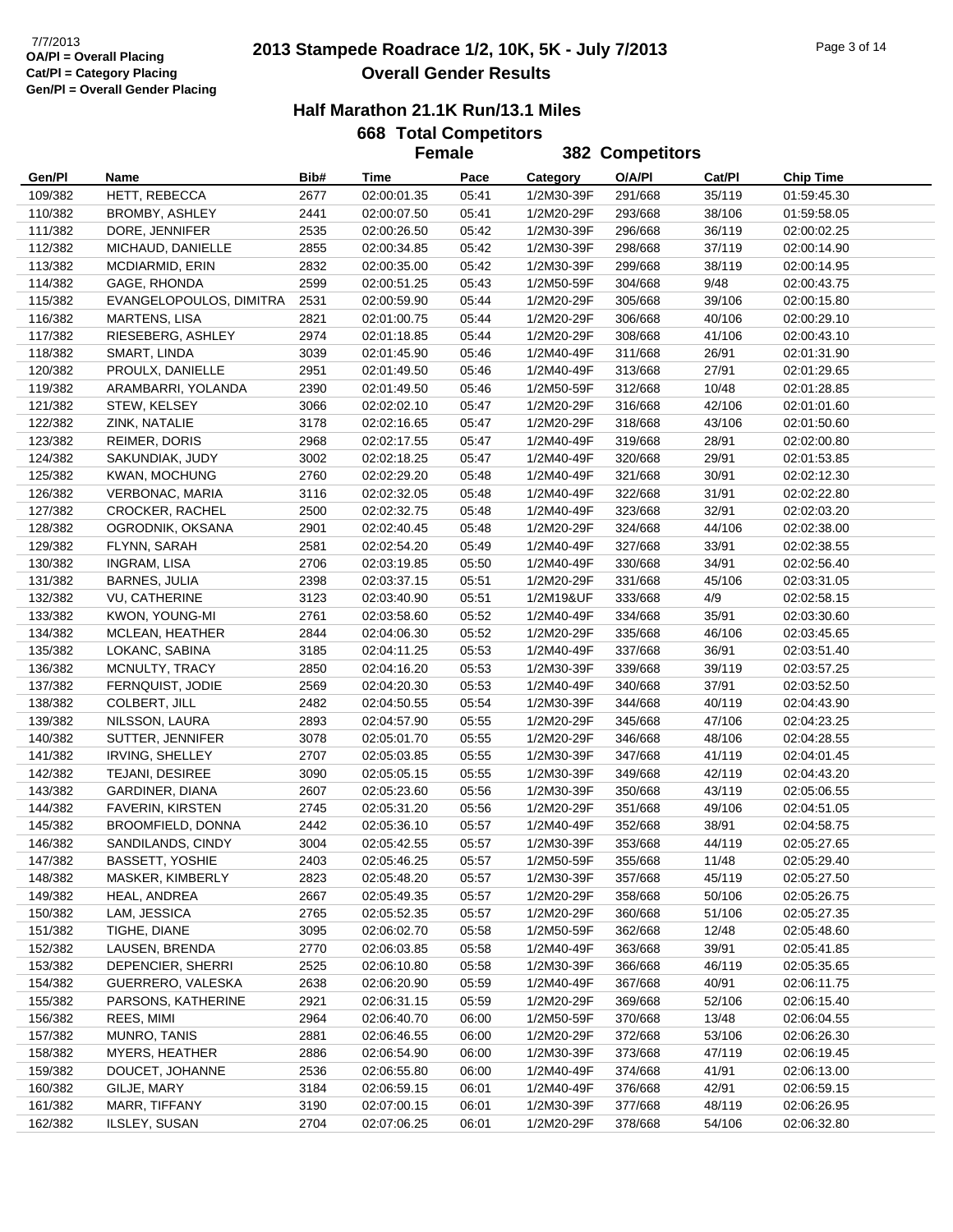## **2013 Stampede Roadrace 1/2, 10K, 5K - July 7/2013** 7/7/2013 Page 4 of 14 **Overall Gender Results**

|         |                           |      | <b>Female</b> |       |            | 382 Competitors |        |                  |
|---------|---------------------------|------|---------------|-------|------------|-----------------|--------|------------------|
| Gen/Pl  | Name                      | Bib# | Time          | Pace  | Category   | O/A/PI          | Cat/PI | <b>Chip Time</b> |
| 163/382 | WILSON, CHELSEA           | 2465 | 02:07:09.90   | 06:01 | 1/2M20-29F | 379/668         | 55/106 | 02:07:02.35      |
| 164/382 | <b>BERES, ANDREA</b>      | 3225 | 02:07:10.10   | 06:01 | 1/2M40-49F | 380/668         | 43/91  | 02:06:44.35      |
| 165/382 | VAN DER MERWE, LAMINDA    | 3108 | 02:07:11.45   | 06:01 | 1/2M40-49F | 381/668         | 44/91  | 02:06:56.70      |
| 166/382 | FLYNN, ELIZABETH          | 2580 | 02:07:38.30   | 06:02 | 1/2M20-29F | 382/668         | 56/106 | 02:07:07.85      |
| 167/382 | MIERAU, TAMMY             | 2858 | 02:07:44.00   | 06:03 | 1/2M40-49F | 385/668         | 45/91  | 02:07:04.15      |
| 168/382 | LIBIN, THU                | 2783 | 02:07:44.25   | 06:03 | 1/2M40-49F | 386/668         | 46/91  | 02:07:03.00      |
| 169/382 | JOHNSON, MICHELLE         | 2721 | 02:07:50.80   | 06:03 | 1/2M30-39F | 388/668         | 49/119 | 02:07:34.55      |
| 170/382 | RUDKO, JENNIFER           | 2994 | 02:07:58.20   | 06:03 | 1/2M20-29F | 389/668         | 57/106 | 02:07:40.55      |
| 171/382 | DAVIS, HEATHER            | 2511 | 02:08:17.85   | 06:04 | 1/2M30-39F | 390/668         | 50/119 | 02:07:51.95      |
| 172/382 | SORENSEN, TRISH           | 3051 | 02:08:20.65   | 06:04 | 1/2M30-39F | 391/668         | 51/119 | 02:07:48.30      |
| 173/382 | KUJAWA, LUCIA             | 2756 | 02:08:25.00   | 06:05 | 1/2M40-49F | 392/668         | 47/91  | 02:08:00.35      |
| 174/382 | TAYLOR, TAMARA            | 3088 | 02:08:26.40   | 06:05 | 1/2M30-39F | 394/668         | 52/119 | 02:08:09.25      |
| 175/382 | SPRING, ANDREA            | 2388 | 02:08:28.00   | 06:05 | 1/2M20-29F | 395/668         | 58/106 | 02:08:21.75      |
| 176/382 | WEIERS, VIOLA             | 3140 | 02:08:31.00   | 06:05 | 1/2M50-59F | 396/668         | 14/48  | 02:08:24.75      |
| 177/382 | KOPEC, ALYSHA             | 2752 | 02:08:33.40   | 06:05 | 1/2M20-29F | 397/668         | 59/106 | 02:08:12.05      |
| 178/382 | ROSS, ROXANNE             | 2989 | 02:08:33.40   | 06:05 | 1/2M40-49F | 398/668         | 48/91  | 02:08:15.35      |
| 179/382 | CHURCH, SARAH             | 2475 | 02:08:34.10   | 06:05 | 1/2M20-29F | 399/668         | 60/106 | 02:08:13.40      |
| 180/382 | LYLE, DIANNE              | 2794 | 02:08:37.85   | 06:05 | 1/2M40-49F | 400/668         | 49/91  | 02:08:04.35      |
| 181/382 | CHOW, CHRISTINA           | 2472 | 02:08:38.95   | 06:05 | 1/2M40-49F | 401/668         | 50/91  | 02:08:10.90      |
| 182/382 | COSTANZO, SHELLEY         | 2491 | 02:09:38.35   | 06:08 | 1/2M30-39F | 406/668         | 53/119 | 02:09:12.85      |
| 183/382 | MICHAUD, LYNN             | 2856 | 02:09:38.55   | 06:08 | 1/2M30-39F | 407/668         | 54/119 | 02:09:13.60      |
| 184/382 | SIU, CATHY                | 3034 | 02:09:55.50   | 06:09 | 1/2M50-59F | 408/668         | 15/48  | 02:09:53.15      |
| 185/382 | MURPHY, KYLA              | 2883 | 02:10:18.55   | 06:10 | 1/2M20-29F | 409/668         | 61/106 | 02:09:33.25      |
| 186/382 | VIERNEZA, KRISTINE        | 3119 | 02:10:22.45   | 06:10 | 1/2M30-39F | 410/668         | 55/119 | 02:10:09.50      |
| 187/382 | <b>GERRITS, CATHERINE</b> | 2611 | 02:10:33.80   | 06:11 | 1/2M30-39F | 411/668         | 56/119 | 02:09:46.30      |
| 188/382 | <b>BUTT, STEPHANIE</b>    | 2455 | 02:10:36.15   | 06:11 | 1/2M20-29F | 412/668         | 62/106 | 02:10:15.60      |
| 189/382 | MATSUMOTO, CARRIE         | 2825 | 02:10:46.60   | 06:11 | 1/2M30-39F | 414/668         | 57/119 | 02:10:35.25      |
| 190/382 | HIRSCHE, JULIE            | 3197 | 02:10:57.55   | 06:12 | 1/2M40-49F | 415/668         | 51/91  | 02:10:19.35      |
| 191/382 | NIK, SALOOMEH             | 2892 | 02:11:01.60   | 06:12 | 1/2M30-39F | 417/668         | 58/119 | 02:10:38.85      |
| 192/382 | ILSLEY, HEATHER           | 2703 | 02:11:03.65   | 06:12 | 1/2M30-39F | 418/668         | 59/119 | 02:10:29.40      |
| 193/382 | JORGENSEN, DALE           | 2728 | 02:11:17.25   | 06:13 | 1/2M50-59F | 420/668         | 16/48  | 02:10:57.30      |
| 194/382 | ROBINSON, HELEN           | 2980 | 02:11:23.00   | 06:13 | 1/2M40-49F | 421/668         | 52/91  | 02:11:08.95      |
| 195/382 | MAURICE, KATELYNN         | 2827 | 02:11:23.05   | 06:13 | 1/2M20-29F | 422/668         | 63/106 | 02:11:08.20      |
| 196/382 | CALVERT, HAYLEY           | 2458 | 02:11:33.35   | 06:14 | 1/2M20-29F | 423/668         | 64/106 | 02:11:20.55      |
| 197/382 | GOSSELIN, ISABELLE        | 3206 | 02:11:34.50   | 06:14 | 1/2M20-29F | 424/668         | 65/106 | 02:08:17.50      |
| 198/382 | SASYNIUK-WALT, TRIXY      | 3006 | 02:11:48.80   | 06:14 | 1/2M30-39F | 426/668         | 60/119 | 02:11:31.75      |
| 199/382 | MARRA, ELIZABETH          | 2820 | 02:11:55.70   | 06:15 | 1/2M30-39F | 427/668         | 61/119 | 02:11:32.25      |
| 200/382 | HANNA, PAULETTE           | 2654 | 02:11:57.95   | 06:15 | 1/2M60-69F | 428/668         | 2/9    | 02:11:44.40      |
| 201/382 | MOULT, PHILIPA JANE       | 2877 | 02:12:12.15   | 06:15 | 1/2M50-59F | 429/668         | 17/48  | 02:11:27.75      |
| 202/382 | FRISON, ALEXANDRA         | 2593 | 02:12:13.75   | 06:16 | 1/2M40-49F | 430/668         | 53/91  | 02:11:31.75      |
| 203/382 | ROSIE-PARON, DEBBIE       | 2988 | 02:12:24.65   | 06:16 | 1/2M40-49F | 431/668         | 54/91  | 02:09:13.15      |
| 204/382 | HIRSCHFELD, ELENA         | 2691 | 02:12:24.70   | 06:16 | 1/2M30-39F | 432/668         | 62/119 | 02:12:08.10      |
| 205/382 | DYCK, WENDY               | 2549 | 02:12:26.30   | 06:16 | 1/2M20-29F | 433/668         | 66/106 | 02:12:14.05      |
| 206/382 | AHENDA, LADONA            | 2381 | 02:12:29.90   | 06:16 | 1/2M50-59F | 434/668         | 18/48  | 02:12:03.30      |
| 207/382 | SUEN, LILY                | 3075 | 02:12:40.10   | 06:17 | 1/2M20-29F | 436/668         | 67/106 | 02:12:37.40      |
| 208/382 | TSANG, JOSEPHINE          | 3104 | 02:12:51.50   | 06:17 | 1/2M30-39F | 438/668         | 63/119 | 02:11:41.10      |
| 209/382 | YUEN, FRANCES             | 3173 | 02:12:54.05   | 06:17 | 1/2M40-49F | 439/668         | 55/91  | 02:12:25.20      |
| 210/382 | MEYER, JULIE              | 2854 | 02:13:00.15   | 06:18 | 1/2M30-39F | 440/668         | 64/119 | 02:12:42.50      |
| 211/382 | THREESUNS, LYNDSEY        | 2795 | 02:13:08.35   | 06:18 | 1/2M30-39F | 442/668         | 65/119 | 02:12:54.10      |
| 212/382 | MCCALLUM, SHELLEY         | 2828 | 02:13:16.15   | 06:18 | 1/2M30-39F | 443/668         | 66/119 | 02:12:53.80      |
| 213/382 | SEALY, CHRISTINA          | 3019 | 02:13:17.90   | 06:19 | 1/2M30-39F | 444/668         | 67/119 | 02:13:03.05      |
| 214/382 | <b>GREENBERG, STACEY</b>  | 2633 | 02:13:31.50   | 06:19 | 1/2M20-29F | 445/668         | 68/106 | 02:12:44.80      |
| 215/382 | <b>BLAKE, ARLENE</b>      | 2427 | 02:13:35.80   | 06:19 | 1/2M40-49F | 446/668         | 56/91  | 02:13:12.20      |
| 216/382 | BENKE, AMANDA             | 2410 | 02:13:36.35   | 06:19 | 1/2M30-39F | 447/668         | 68/119 | 02:13:09.60      |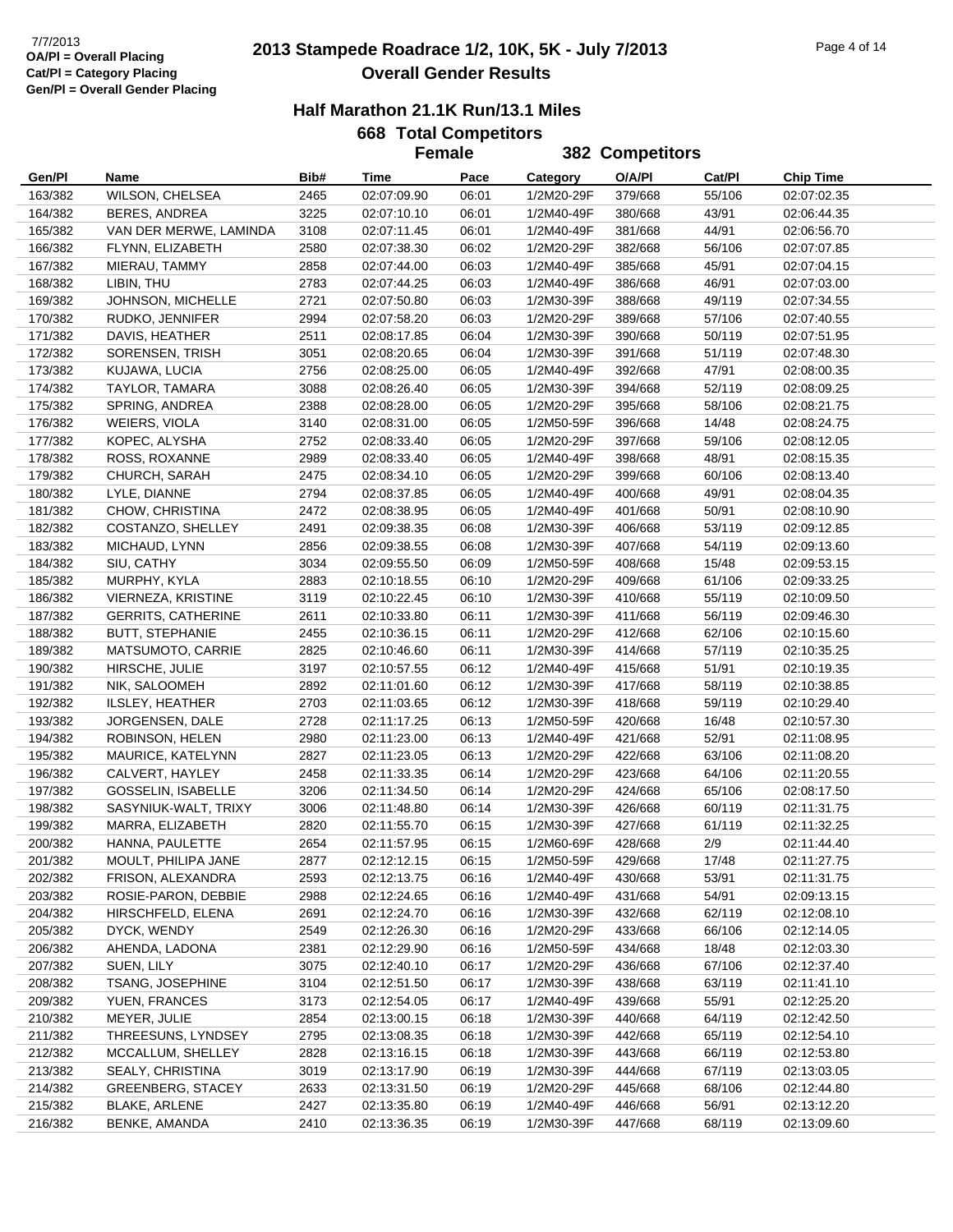## **2013 Stampede Roadrace 1/2, 10K, 5K - July 7/2013** 7/7/2013 Page 5 of 14 **Overall Gender Results**

|  | 668 Total Competitors |  |
|--|-----------------------|--|
|  | Eamala                |  |

|                    |                                   |              |                            | <b>Female</b>  |                          | 382 Competitors    |                  |                            |
|--------------------|-----------------------------------|--------------|----------------------------|----------------|--------------------------|--------------------|------------------|----------------------------|
| Gen/Pl             | Name                              | Bib#         | Time                       | Pace           | Category                 | O/A/PI             | Cat/Pl           | <b>Chip Time</b>           |
| 217/382            | PEYMAN, FAEZEH                    | 2942         | 02:13:36.55                | 06:19          | 1/2M40-49F               | 448/668            | 57/91            | 02:13:09.65                |
| 218/382            | CLARK, LISA                       | 2479         | 02:13:38.75                | 06:20          | 1/2M20-29F               | 449/668            | 69/106           | 02:13:12.00                |
| 219/382            | SMITH, CHERYL                     | 3042         | 02:13:42.15                | 06:20          | 1/2M30-39F               | 450/668            | 69/119           | 02:13:32.45                |
| 220/382            | <b>HELM, NANCY</b>                | 2670         | 02:13:54.15                | 06:20          | 1/2M30-39F               | 453/668            | 70/119           | 02:13:28.30                |
| 221/382            | TURNBULL, BREANNE                 | 3106         | 02:14:06.30                | 06:21          | 1/2M20-29F               | 454/668            | 70/106           | 02:13:55.85                |
| 222/382            | HARAGA, AMANDA                    | 2658         | 02:14:11.70                | 06:21          | 1/2M20-29F               | 456/668            | 71/106           | 02:13:42.35                |
| 223/382            | GUTIERREZ, JENNIFER               | 2641         | 02:14:34.85                | 06:22          | 1/2M20-29F               | 457/668            | 72/106           | 02:14:03.00                |
| 224/382            | WOODS, ALISON                     | 3165         | 02:14:57.35                | 06:23          | 1/2M30-39F               | 460/668            | 71/119           | 02:14:29.70                |
| 225/382            | HARKER, HEATHER                   | 3208         | 02:15:05.55                | 06:24          | 1/2M40-49F               | 461/668            | 58/91            | 02:14:31.90                |
| 226/382            | <b>BEUTEL, LINDSAY</b>            | 2420         | 02:15:18.25                | 06:24          | 1/2M30-39F               | 462/668            | 72/119           | 02:15:13.75                |
| 227/382            | <b>BISSCHOP, GENESIA</b>          | 2425         | 02:15:20.90                | 06:24          | 1/2M20-29F               | 464/668            | 73/106           | 02:15:06.45                |
| 228/382            | MAK, ANITA                        | 2813         | 02:15:40.40                | 06:25          | 1/2M30-39F               | 468/668            | 73/119           | 02:14:56.75                |
| 229/382            | CLARK, WENDY                      | 2480         | 02:16:00.45                | 06:26          | 1/2M50-59F               | 469/668            | 19/48            | 02:15:33.85                |
| 230/382            | ROBBLEE, MAGGIE                   | 2978         | 02:16:01.75                | 06:26          | 1/2M50-59F               | 470/668            | 20/48            | 02:15:34.00                |
| 231/382            | FLEMING, SARAH                    | 2576         | 02:16:14.90                | 06:27          | 1/2M20-29F               | 471/668            | 74/106           | 02:15:56.40                |
| 232/382            | GRAJAUSKAS, MARINNA               | 2630         | 02:17:02.25                | 06:29          | 1/2M19&UF                | 476/668            | $5/9$            | 02:16:26.80                |
| 233/382            | PATTERSON, SARAH                  | 2925         | 02:17:06.05                | 06:29          | 1/2M30-39F               | 477/668            | 74/119           | 02:16:25.10                |
| 234/382            | HERN, LAURA                       | 2676         | 02:17:07.15                | 06:29          | 1/2M20-29F               | 478/668            | 75/106           | 02:16:38.10                |
| 235/382            | RANCIER, LAUREEN                  | 3196         | 02:17:19.20                | 06:30          | 1/2M40-49F               | 479/668            | 59/91            | 02:16:54.00                |
| 236/382            | FITZPATRICK, DENI                 | 2575         | 02:17:21.90                | 06:30          | 1/2M30-39F               | 480/668            | 75/119           | 02:16:49.75                |
| 237/382            | ANTAYA, KATIE                     | 2389         | 02:17:22.35                | 06:30          | 1/2M40-49F               | 481/668            | 60/91            | 02:17:12.20                |
| 238/382            | HEINRICHS, JOSETTE                | 2668         | 02:17:23.85                | 06:30          | 1/2M60-69F               | 482/668            | 3/9              | 02:16:46.30                |
| 239/382            | ORLESKY, KIM                      | 2906         | 02:17:28.45                | 06:30          | 1/2M30-39F               | 483/668            | 76/119           | 02:16:55.50                |
| 240/382            | LEECH, BONNIE                     | 2778         | 02:17:39.80                | 06:31          | 1/2M50-59F               | 484/668            | 21/48            | 02:17:36.85                |
| 241/382            | VAN VLACK, TASHINA                | 3110         | 02:18:18.80                | 06:33          | 1/2M20-29F               | 485/668            | 76/106           | 02:17:40.85                |
| 242/382            | EGENER, NATASHA                   | 2553         | 02:18:19.05                | 06:33          | 1/2M30-39F               | 486/668            | 77/119           | 02:17:42.25                |
| 243/382            | DUCKWORTH, RENEE                  | 2543         | 02:18:27.45                | 06:33          | 1/2M30-39F               | 487/668            | 78/119           | 02:17:56.60                |
| 244/382            | TIRADO, BEATRIZ                   | 2404         | 02:18:28.75                | 06:33          | 1/2M40-49F               | 488/668            | 61/91            | 02:17:57.45                |
| 245/382            | LAROCQUE, AMANDA                  | 2768         | 02:18:29.55                | 06:33          | 1/2M20-29F               | 489/668            | 77/106           | 02:17:42.45                |
| 246/382            | RUMSEY, ASHLEY                    | 3187         | 02:18:42.15                | 06:34          | 1/2M20-29F               | 490/668            | 78/106           | 02:18:06.30                |
| 247/382            | OXLEY, LAURA                      | 2914         | 02:18:42.30                | 06:34          | 1/2M30-39F               | 491/668            | 79/119           | 02:18:06.35                |
| 248/382            | WISENER, CAROLYNN                 | 3159         | 02:19:07.00                | 06:35          | 1/2M50-59F               | 495/668            | 22/48            | 02:18:27.35                |
| 249/382            | ROMANIUK, RICHELLE                | 2983         | 02:19:11.60                | 06:35          | 1/2M30-39F               | 496/668            | 80/119           | 02:18:37.80                |
| 250/382            | DEMOTT, JAIME                     | 2523         | 02:19:17.50                | 06:36          | 1/2M30-39F               | 498/668            | 81/119           | 02:19:06.15                |
| 251/382            | WAINMAN, STEFANIE                 | 3125         | 02:19:21.55                | 06:36          | 1/2M30-39F               | 500/668            | 82/119           | 02:18:44.40                |
| 252/382            | RUPP, ANN                         | 2997         | 02:19:30.65                | 06:36          | 1/2M50-59F               | 503/668            | 23/48            | 02:18:55.80                |
| 253/382            | SO, RAE                           | 3049         | 02:19:37.95                | 06:37          | 1/2M50-59F               | 504/668            | 24/48            | 02:19:28.30                |
| 254/382            | KELLOCK, KATHLEEN                 | 2736         | 02:19:41.00                | 06:37          | 1/2M40-49F               | 505/668            | 62/91            | 02:19:36.70                |
| 255/382            | STRUTHERS BOSS, SARA              | 3073         | 02:19:46.00                | 06:37          | 1/2M40-49F               | 506/668            | 63/91            | 02:19:21.20                |
| 256/382            | STRUTHERS, STACEY                 | 3072         | 02:19:46.05                | 06:37          | 1/2M40-49F               | 507/668            | 64/91            | 02:19:20.55                |
| 257/382            | FILEWICH, TRACEY                  | 2571         | 02:19:46.65                | 06:37          | 1/2M30-39F               | 508/668            | 83/119           | 02:19:01.70                |
| 258/382            | HUANG, VIVIAN                     | 2699         | 02:19:48.40                | 06:37          | 1/2M20-29F               | 509/668            | 79/106           | 02:19:23.85                |
| 259/382<br>260/382 | VERBONAC, KIERA<br>COWEN, TRACEY  | 3115         | 02:19:50.30                | 06:37<br>06:37 | 1/2M20-29F               | 510/668            | 80/106<br>65/91  | 02:19:41.35                |
| 261/382            | MURSCHELL, AMY                    | 2494         | 02:19:56.90                |                | 1/2M40-49F               | 511/668            | 81/106           | 02:19:17.70                |
|                    |                                   | 2885         | 02:20:00.65                | 06:38          | 1/2M20-29F               | 512/668            |                  | 02:19:38.45                |
| 262/382<br>263/382 | MALVIN, CANDICE<br>DESTA, BARBARA | 2815<br>2526 | 02:20:15.15<br>02:20:17.05 | 06:38<br>06:38 | 1/2M20-29F<br>1/2M30-39F | 513/668<br>514/668 | 82/106<br>84/119 | 02:19:29.35<br>02:19:39.95 |
| 264/382            | STEED, SABRINA                    | 3063         | 02:20:19.85                | 06:39          | 1/2M30-39F               | 515/668            | 85/119           | 02:19:32.40                |
| 265/382            | PETROVIC, JILL                    | 2938         | 02:20:24.15                | 06:39          | 1/2M30-39F               | 516/668            | 86/119           | 02:19:35.60                |
| 266/382            | <b>BARTEL, URSULA</b>             | 2400         | 02:20:37.75                | 06:39          | 1/2M50-59F               | 517/668            | 25/48            | 02:20:13.00                |
| 267/382            | TAEKEMA, KASIA                    | 3081         | 02:21:24.90                | 06:42          | 1/2M30-39F               | 521/668            | 87/119           | 02:21:18.25                |
| 268/382            | FENERTY, JENNIFER                 | 2714         | 02:21:26.30                | 06:42          | 1/2M30-39F               | 523/668            | 88/119           | 02:20:14.55                |
| 269/382            | TRAN, LISA                        | 3100         | 02:21:31.25                | 06:42          | 1/2M20-29F               | 524/668            | 83/106           | 02:21:27.05                |
| 270/382            | SEGUIN, CARISSA                   | 3023         | 02:21:33.60                | 06:42          | 1/2M30-39F               | 525/668            | 89/119           | 02:21:10.00                |
|                    |                                   |              |                            |                |                          |                    |                  |                            |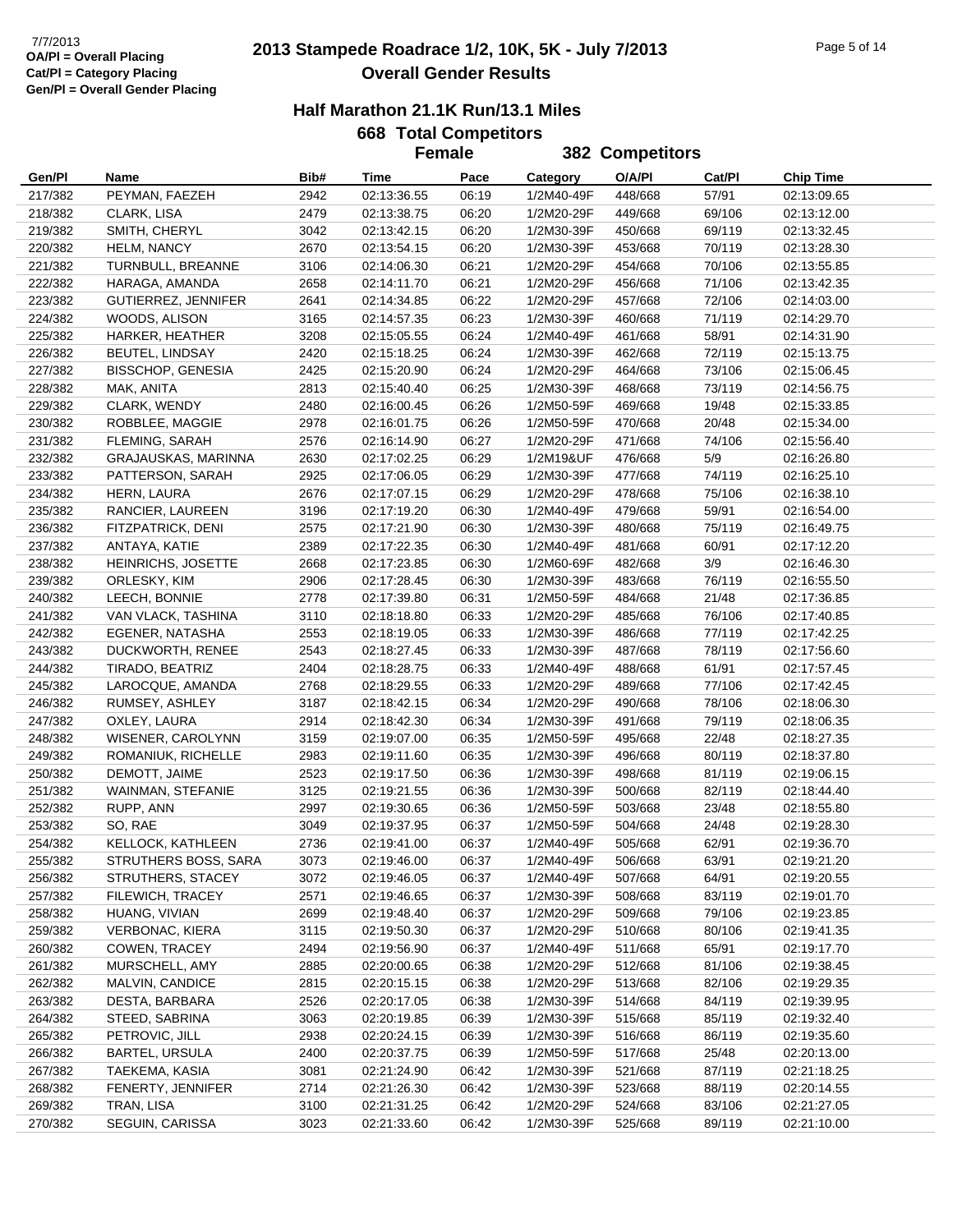## **2013 Stampede Roadrace 1/2, 10K, 5K - July 7/2013** 7/7/2013 Page 6 of 14 **Overall Gender Results**

|  | 668 Total Competitors |  |
|--|-----------------------|--|
|  | Eamala                |  |

|                    |                                    |              | <b>Female</b>              |                |                          | 382 Competitors    |                  |                            |
|--------------------|------------------------------------|--------------|----------------------------|----------------|--------------------------|--------------------|------------------|----------------------------|
| Gen/Pl             | Name                               | Bib#         | Time                       | Pace           | Category                 | O/A/PI             | Cat/Pl           | <b>Chip Time</b>           |
| 271/382            | STREET, JUDY                       | 3069         | 02:21:36.50                | 06:42          | 1/2M50-59F               | 526/668            | 26/48            | 02:21:33.55                |
| 272/382            | VANDEN DOOL, GRACE                 | 3112         | 02:21:41.75                | 06:42          | 1/2M40-49F               | 528/668            | 66/91            | 02:21:12.50                |
| 273/382            | SPENCER, JANICE                    | 3054         | 02:22:02.10                | 06:43          | 1/2M30-39F               | 529/668            | 90/119           | 02:21:33.35                |
| 274/382            | <b>OWENS, CATHRYN</b>              | 2913         | 02:22:18.75                | 06:44          | 1/2M40-49F               | 530/668            | 67/91            | 02:21:45.85                |
| 275/382            | KNOOP, JANELLE                     | 2749         | 02:22:28.00                | 06:45          | 1/2M19&UF                | 531/668            | 6/9              | 02:21:50.05                |
| 276/382            | GADSBY, KYLIE                      | 2598         | 02:22:28.85                | 06:45          | 1/2M20-29F               | 532/668            | 84/106           | 02:21:52.30                |
| 277/382            | LABELLA, CHRISTINE                 | 2763         | 02:22:31.75                | 06:45          | 1/2M30-39F               | 534/668            | 91/119           | 02:21:43.20                |
| 278/382            | CRISANTI, KIM                      | 2499         | 02:23:09.60                | 06:47          | 1/2M40-49F               | 535/668            | 68/91            | 02:22:21.85                |
| 279/382            | BARBER, SHAUNNA                    | 2397         | 02:23:15.10                | 06:47          | 1/2M30-39F               | 536/668            | 92/119           | 02:22:45.70                |
| 280/382            | SULLIVAN, DEBBIE                   | 3076         | 02:23:37.35                | 06:48          | 1/2M50-59F               | 537/668            | 27/48            | 02:22:57.60                |
| 281/382            | PELLE, DIANE                       | 2929         | 02:23:39.25                | 06:48          | 1/2M50-59F               | 538/668            | 28/48            | 02:22:58.80                |
| 282/382            | LEE, JENNIFER                      | 2776         | 02:23:40.60                | 06:48          | 1/2M20-29F               | 539/668            | 85/106           | 02:22:56.25                |
| 283/382            | GOUDIE, MEGAN                      | 2625         | 02:23:54.50                | 06:49          | 1/2M20-29F               | 540/668            | 86/106           | 02:23:24.10                |
| 284/382            | HICKS, MEGHANNE                    | 2685         | 02:23:54.55                | 06:49          | 1/2M20-29F               | 541/668            | 87/106           | 02:23:24.10                |
| 285/382            | TAPHORN, AMANDA                    | 3085         | 02:23:58.55                | 06:49          | 1/2M20-29F               | 542/668            | 88/106           | 02:23:39.25                |
| 286/382            | <b>SHUSTACK, MIRIAM</b>            | 3030         | 02:24:01.95                | 06:49          | 1/2M20-29F               | 543/668            | 89/106           | 02:23:40.20                |
| 287/382            | FOSTER, NICOLE                     | 2589         | 02:24:09.95                | 06:49          | 1/2M30-39F               | 544/668            | 93/119           | 02:23:17.50                |
| 288/382            | QUAST, KIM                         | 2956         | 02:24:18.70                | 06:50          | 1/2M40-49F               | 546/668            | 69/91            | 02:23:53.50                |
| 289/382            | <b>BON, MARGARET</b>               | 2433         | 02:24:23.45                | 06:50          | 1/2M30-39F               | 547/668            | 94/119           | 02:23:59.50                |
| 290/382            | MACAULAY, KAT                      | 2796         | 02:24:31.30                | 06:50          | 1/2M20-29F               | 548/668            | 90/106           | 02:24:24.65                |
| 291/382            | DE JONG, SASKIA                    | 2515         | 02:24:39.05                | 06:51          | 1/2M20-29F               | 549/668            | 91/106           | 02:24:38.30                |
| 292/382            | EVERT, ERICA                       | 2561         | 02:24:40.25                | 06:51          | 1/2M30-39F               | 550/668            | 95/119           | 02:23:52.45                |
| 293/382            | <b>BRAKE, HEATHER</b>              | 2437         | 02:24:45.85                | 06:51          | 1/2M40-49F               | 552/668            | 70/91            | 02:24:22.80                |
| 294/382            | JONASSEN, SHANTELLE                | 2725         | 02:25:41.60                | 06:54          | 1/2M19&UF                | 555/668            | 7/9              | 02:25:27.55                |
| 295/382            | PETCH, SUE                         | 2935         | 02:25:51.85                | 06:54          | 1/2M60-69F               | 556/668            | 4/9              | 02:25:24.80                |
| 296/382            | MARSHALL, BRENDA                   | 3213         | 02:26:01.65                | 06:55          | 1/2M40-49F               | 557/668            | 71/91            | 02:25:30.40                |
| 297/382            | WATTS, ANDI                        | 3136         | 02:26:17.05                | 06:55          | 1/2M20-29F               | 558/668            | 92/106           | 02:25:47.35                |
| 298/382            | CHAU, NANCY                        | 2464         | 02:26:37.90                | 06:56          | 1/2M20-29F               | 559/668            | 93/106           | 02:26:33.90                |
| 299/382            | CHOU, DEBBIE                       | 2471         | 02:27:06.70                | 06:58          | 1/2M30-39F               | 560/668            | 96/119           | 02:27:06.50                |
| 300/382            | RAE, SHARON                        | 2959         | 02:28:11.10                | 07:01          | 1/2M20-29F               | 561/668            | 94/106           | 02:26:29.85                |
| 301/382            | WHITE, LENA                        | 3148         | 02:28:31.25                | 07:02          | 1/2M20-29F               | 562/668            | 95/106           | 02:27:45.70                |
| 302/382            | WRAY, MS                           | 3167         | 02:28:44.95                | 07:02          | 1/2M50-59F               | 563/668            | 29/48            | 02:28:00.15                |
| 303/382            | ERVIN, KATHY                       | 2555         | 02:28:49.95                | 07:03          | 1/2M50-59F               | 564/668            | 30/48            | 02:28:05.00                |
| 304/382            | <b>WALKER, NICOLE</b>              | 3130         | 02:29:03.45                | 07:03          | 1/2M30-39F               | 565/668            | 97/119           | 02:28:35.45                |
| 305/382            | STARK-MODLIN, JUDITH               | 3062         | 02:29:15.15                | 07:04          | 1/2M20-29F               | 566/668            | 96/106           | 02:28:52.50                |
| 306/382            | <b>CERSON, BRENDA</b>              | 2461         | 02:29:35.10                | 07:05          | 1/2M50-59F               | 567/668            | 31/48            | 02:29:34.10                |
| 307/382            | <b>MCGURK, HEATHER</b>             | 2837         | 02:29:48.05                | 07:05          | 1/2M40-49F               | 569/668            | 72/91            | 02:29:10.40                |
| 308/382            | GALLAGHER, KELLIE                  | 2601         | 02:30:16.45                | 07:07          | 1/2M30-39F               | 570/668            | 98/119           | 02:29:41.80                |
| 309/382            | PRITCHETT, PAM<br>MACLACHLAN, KYLA | 2950         | 02:30:37.75<br>02:30:47.15 | 07:08<br>07:08 | 1/2M40-49F<br>1/2M30-39F | 571/668            | 73/91<br>99/119  | 02:30:07.00<br>02:30:41.10 |
| 310/382            | FRIESEN, ERIN                      | 3186<br>2592 | 02:30:59.90                | 07:09          | 1/2M30-39F               | 572/668            | 100/119          | 02:30:26.65                |
| 311/382<br>312/382 | DHANOOSINGH, LINDSEY               | 2528         | 02:31:30.10                | 07:10          | 1/2M20-29F               | 573/668<br>574/668 | 97/106           | 02:30:43.15                |
| 313/382            | RICHARDS, JANE                     | 2972         | 02:31:50.05                | 07:11          | 1/2M19&UF                | 576/668            | 8/9              | 02:31:03.60                |
| 314/382            | TOREN, BELLANNE                    | 3098         | 02:32:22.50                | 07:13          | 1/2M60-69F               | 577/668            | 5/9              | 02:32:22.45                |
| 315/382            | REBER, ROXIE                       | 2963         | 02:32:41.85                | 07:14          | 1/2M40-49F               | 578/668            | 74/91            | 02:31:53.55                |
|                    | FIELD, SHERYL                      | 2570         | 02:32:42.00                |                |                          |                    |                  |                            |
| 316/382<br>317/382 | MACKENZIE, LINDSAY                 | 2805         | 02:32:50.00                | 07:14<br>07:14 | 1/2M40-49F<br>1/2M30-39F | 579/668<br>580/668 | 75/91<br>101/119 | 02:31:52.70<br>02:32:01.35 |
| 318/382            | HIRDLE, SHELLY                     | 2690         | 02:32:52.45                | 07:14          | 1/2M30-39F               | 581/668            | 102/119          | 02:32:45.85                |
| 319/382            | HEYWOOD, HEATHER                   | 2680         | 02:33:35.60                | 07:16          | 1/2M50-59F               | 582/668            | 32/48            | 02:33:24.65                |
| 320/382            | HUTCHINSON, JANET                  | 2702         | 02:33:49.75                | 07:17          | 1/2M50-59F               | 583/668            | 33/48            | 02:33:03.80                |
| 321/382            | RIDEOUT, LAURA                     | 2973         | 02:33:50.55                | 07:17          | 1/2M30-39F               | 584/668            | 103/119          | 02:33:23.30                |
| 322/382            | FAYYAZ, SARAH                      | 2565         | 02:34:05.55                | 07:18          | 1/2M40-49F               | 585/668            | 76/91            | 02:33:32.90                |
| 323/382            | MOOIJ, ANGIE                       | 2868         | 02:34:20.85                | 07:18          | 1/2M40-49F               | 586/668            | 77/91            | 02:34:14.35                |
| 324/382            | JOHNSTON, KATE                     | 2723         | 02:34:59.70                | 07:20          | 1/2M20-29F               | 588/668            | 98/106           | 02:34:48.55                |
|                    |                                    |              |                            |                |                          |                    |                  |                            |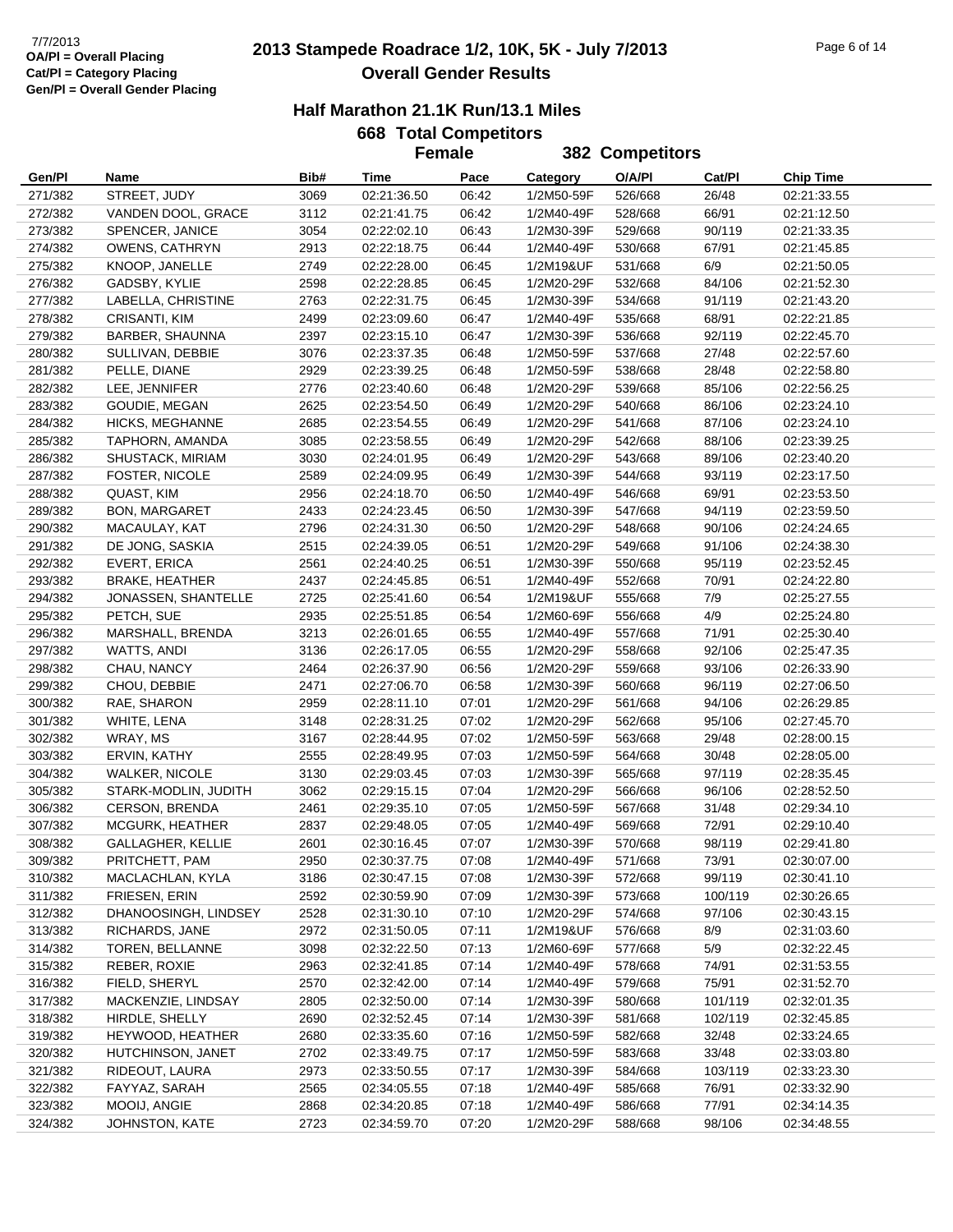## **2013 Stampede Roadrace 1/2, 10K, 5K - July 7/2013** 7/7/2013 Page 7 of 14 **Overall Gender Results**

|                    |                                        |              |                            | <b>Female</b>  |                          | 382 Competitors    |                  |                            |
|--------------------|----------------------------------------|--------------|----------------------------|----------------|--------------------------|--------------------|------------------|----------------------------|
| Gen/Pl             | Name                                   | Bib#         | Time                       | Pace           | Category                 | O/A/PI             | Cat/Pl           | <b>Chip Time</b>           |
| 325/382            | KAI, JUNKO                             | 2729         | 02:36:44.60                | 07:25          | 1/2M40-49F               | 590/668            | 78/91            | 02:36:36.70                |
| 326/382            | MCLEOD, MELANIE                        | 2847         | 02:36:46.40                | 07:25          | 1/2M40-49F               | 591/668            | 79/91            | 02:36:17.85                |
| 327/382            | DENHOLM, CAROL                         | 2524         | 02:36:48.40                | 07:25          | 1/2M40-49F               | 592/668            | 80/91            | 02:36:10.85                |
| 328/382            | OLDFIELD, MARILYN                      | 2904         | 02:37:12.15                | 07:27          | 1/2M60-69F               | 593/668            | 6/9              | 02:36:34.50                |
| 329/382            | NIELSON, TRACIE                        | 2891         | 02:37:23.35                | 07:27          | 1/2M30-39F               | 594/668            | 104/119          | 02:36:47.65                |
| 330/382            | MEDWID, BARB                           | 2852         | 02:37:29.05                | 07:27          | 1/2M40-49F               | 595/668            | 81/91            | 02:36:59.20                |
| 331/382            | ZUKOWSKY, GEORGINA                     | 3181         | 02:37:50.55                | 07:28          | 1/2M50-59F               | 596/668            | 34/48            | 02:37:17.20                |
| 332/382            | KNOX, BONNIE                           | 2750         | 02:37:53.90                | 07:29          | 1/2M30-39F               | 597/668            | 105/119          | 02:37:13.30                |
| 333/382            | THOMPSON, JANICE                       | 3093         | 02:37:58.70                | 07:29          | 1/2M40-49F               | 598/668            | 82/91            | 02:37:26.90                |
| 334/382            | LEE, TERRY                             | 2777         | 02:38:20.25                | 07:30          | 1/2M50-59F               | 599/668            | 35/48            | 02:37:41.40                |
| 335/382            | HO, LE                                 | 2692         | 02:39:12.50                | 07:32          | 1/2M40-49F               | 601/668            | 83/91            | 02:39:08.80                |
| 336/382            | THOMSON, TAYLOR                        | 3094         | 02:41:34.35                | 07:39          | 1/2M20-29F               | 603/668            | 99/106           | 02:40:49.95                |
| 337/382            | PARKER, DAWN                           | 2514         | 02:41:48.50                | 07:40          | 1/2M50-59F               | 604/668            | 36/48            | 02:41:11.85                |
| 338/382            | POST, COURTNEY                         | 2948         | 02:42:23.85                | 07:41          | 1/2M20-29F               | 607/668            | 100/106          | 02:41:39.80                |
| 339/382            | RODRIGUEZ, KARLA                       | 2982         | 02:42:25.40                | 07:41          | 1/2M20-29F               | 608/668            | 101/106          | 02:42:21.40                |
| 340/382            | <b>ISHIKAWA, YOKO</b>                  | 3188         | 02:43:20.50                | 07:44          | 1/2M40-49F               | 609/668            | 84/91            | 02:43:13.00                |
| 341/382            | CHANG, STEPHANIE                       | 2462         | 02:44:20.10                | 07:47          | 1/2M20-29F               | 611/668            | 102/106          | 02:44:16.55                |
| 342/382            | TABBERT, KEELY                         | 2727         | 02:44:22.55                | 07:47          | 1/2M20-29F               | 612/668            | 103/106          | 02:43:43.40                |
| 343/382            | ABREY, AUTUMN                          | 2377         | 02:44:27.30                | 07:47          | 1/2M30-39F               | 614/668            | 106/119          | 02:43:52.25                |
| 344/382            | GERKE, JOCELYN                         | 2610         | 02:44:36.70                | 07:48          | 1/2M20-29F               | 615/668            | 104/106          | 02:42:44.00                |
| 345/382            | CONE, CATHERINE                        | 2484         | 02:44:49.55                | 07:48          | 1/2M30-39F               | 616/668            | 107/119          | 02:44:15.90                |
| 346/382            | FONTANA, ELIZABETH                     | 2585         | 02:45:00.05                | 07:49          | 1/2M30-39F               | 617/668            | 108/119          | 02:44:18.55                |
| 347/382            | NIXON, LAURA                           | 2897         | 02:45:18.15                | 07:50          | 1/2M30-39F               | 621/668            | 109/119          | 02:45:09.45                |
| 348/382            | HARTLEY, DENISE                        | 2663         | 02:45:26.65                | 07:50          | 1/2M40-49F               | 622/668            | 85/91            | 02:45:23.35                |
| 349/382            | WOOD, KRISSY                           | 3164         | 02:45:52.60                | 07:51          | 1/2M30-39F               | 623/668            | 110/119          | 02:33:20.00                |
| 350/382            | HARRIS, JANICE                         | 2662         | 02:46:49.30                | 07:54          | 1/2M50-59F               | 624/668            | 37/48            | 02:46:08.35                |
| 351/382            | LOMHEIM, KRIS                          | 2787         | 02:46:57.00                | 07:54          | 1/2M40-49F               | 625/668            | 86/91            | 02:46:15.55                |
| 352/382            | KANE, AMANDA                           | 2731         | 02:47:01.15                | 07:54          | 1/2M20-29F               | 626/668            | 105/106          | 02:46:37.90                |
| 353/382            | HAPIN, MARIA                           | 2657         | 02:48:16.70                | 07:58          | 1/2M30-39F               | 628/668            | 111/119          | 02:48:04.35                |
| 354/382            | ROBBIE, KIRSTEEN                       | 2977         | 02:49:20.35                | 08:01          | 1/2M40-49F               | 630/668            | 87/91            | 02:49:13.35                |
| 355/382            | PERRY, PEGGY                           | 2934         | 02:49:23.05                | 08:01          | 1/2M50-59F               | 631/668            | 38/48            | 02:48:32.95                |
| 356/382            | PENZO, SHEILA                          | 2931         | 02:50:10.50                | 08:03          | 1/2M50-59F               | 633/668            | 39/48            | 02:49:39.25                |
| 357/382            | LANDY, CINDY                           | 2767         | 02:52:59.65                | 08:11          | 1/2M30-39F               | 635/668            | 112/119          | 02:52:28.00                |
| 358/382            | LANDY, CAROLYNN                        | 2766         | 02:53:00.55                | 08:11          | 1/2M30-39F               | 636/668            | 113/119          | 02:52:29.30                |
| 359/382            | BRYANT, JESSIE                         | 2448         | 02:53:31.70                | 08:13          | 1/2M20-29F               | 638/668            | 106/106          | 02:52:54.85                |
| 360/382            | TAT, CAMIE                             | 3086         | 02:55:07.90                | 08:18          | 1/2M30-39F               | 639/668            | 114/119          | 02:54:33.10                |
| 361/382            | NIVEN, REBECCA                         | 2895         | 02:55:36.45                | 08:19          | 1/2M19&UF                | 640/668            | 9/9              | 02:55:22.10                |
| 362/382            | ROSE, TINA                             | 2987         | 02:55:39.55                | 08:19          | 1/2M50-59F               | 643/668            | 40/48            | 02:55:11.10                |
| 363/382            | LIM, MARISSA                           | 2785         | 02:58:27.30                | 08:27          | 1/2M50-59F               | 645/668            | 41/48            | 02:58:19.20                |
| 364/382            | COWIE, STACEY                          | 2495         | 03:00:47.60                | 08:34          | 1/2M40-49F               | 646/668            | 88/91            | 03:00:39.50                |
| 365/382            | ROBERTSON, WENDY                       | 2979         | 03:03:36.00                | 08:42          | 1/2M30-39F               | 647/668            | 115/119          | 03:03:34.85                |
| 366/382            | SCOTT-HOGAN, MEGAN                     | 3018         | 03:08:31.55                | 08:56          | 1/2M60-69F               | 649/668            | 7/9              | 03:08:29.65                |
| 367/382            | <b>BENSON, BONNIE</b>                  | 3212         | 03:14:18.85                | 09:12          | 1/2M50-59F               | 650/668            | 42/48            | 03:14:16.15                |
| 368/382            | OTTO, JULIE                            | 2908         | 03:14:31.95                | 09:13          | 1/2M40-49F               | 651/668            | 89/91            | 03:14:27.30                |
| 369/382            | RIVEST, JANE                           | 2975         | 03:15:14.95                | 09:15          | 1/2M60-69F               | 652/668            | 8/9              | 03:15:12.05                |
| 370/382            | LUZIO, RACHEL<br><b>WESTLUND, LORI</b> | 2793         | 03:18:37.00                | 09:24          | 1/2M30-39F               | 653/668            | 116/119          | 03:18:31.60                |
| 371/382            | WONNACOTT-ALLEN, KIM                   | 3146         | 03:18:38.50<br>03:19:37.60 | 09:24<br>09:27 | 1/2M50-59F<br>1/2M30-39F | 654/668            | 43/48<br>117/119 | 03:18:32.65                |
| 372/382            |                                        | 3163         |                            |                |                          | 655/668            |                  | 03:19:32.65                |
| 373/382            | GALLOWAY, KELLY<br>FOCKLER, MERIDEE    | 2605<br>2582 | 03:19:38.30<br>03:20:16.40 | 09:27<br>09:29 | 1/2M30-39F<br>1/2M50-59F | 656/668<br>658/668 | 118/119<br>44/48 | 03:19:32.70<br>03:20:16.00 |
| 374/382<br>375/382 | FISHER, CHRISTINE                      | 2573         | 03:20:17.10                | 09:29          | 1/2M50-59F               | 659/668            | 45/48            | 03:20:17.00                |
| 376/382            | <b>GARDIN, SHERRY</b>                  | 2606         | 03:25:40.30                | 09:44          | 1/2M50-59F               | 660/668            | 46/48            | 03:25:38.70                |
| 377/382            | SPOONHEIM, G                           | 3057         | 03:27:30.40                | 09:50          | 1/2M40-49F               | 662/668            | 90/91            | 03:27:28.00                |
| 378/382            | <b>WRIGHT, NONI</b>                    | 3168         | 03:27:32.15                | 09:50          | 1/2M50-59F               | 663/668            | 47/48            | 03:27:29.45                |
|                    |                                        |              |                            |                |                          |                    |                  |                            |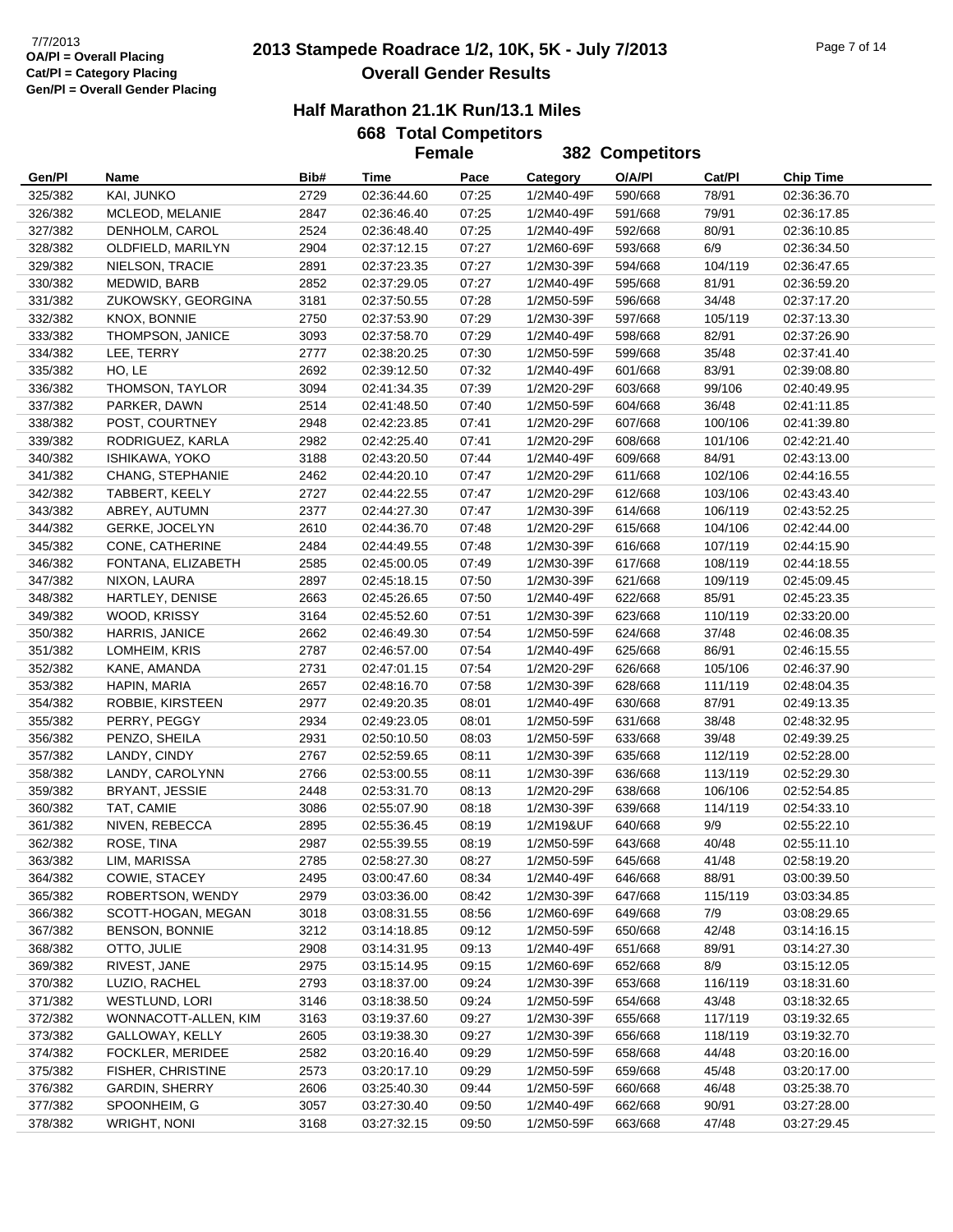### **OA/Pl = Overall Placing Cat/Pl = Category Placing Gen/Pl = Overall Gender Placing**

## **2013 Stampede Roadrace 1/2, 10K, 5K - July 7/2013** 7/7/2013 Page 8 of 14 **Overall Gender Results**

### **Half Marathon 21.1K Run/13.1 Miles 668 Total Competitors**

| <b>382 Competitors</b><br>Female<br>Gen/Pl<br>Bib#<br>O/A/PI<br><b>Chip Time</b><br>Time<br>Cat/Pl<br>Pace<br>Name<br>Category<br>379/382<br>BYARS, DAWN<br>1/2M30-39F<br>2456<br>03:27:56.25<br>664/668<br>119/119<br>09:51<br>03:27:54.65<br>380/382<br><b>HENDERSON, TRICIA</b><br>2672<br>1/2M40-49F<br>665/668<br>91/91<br>03:27:57.00<br>09:51<br>03:27:56.10<br>381/382<br>3092<br>9/9<br>09:51<br>1/2M60-69F<br>TERRY, JANET<br>03:28:00.70<br>666/668<br>03:27:57.45 |  |  |  |  |  |  |  |  |  |  |
|-------------------------------------------------------------------------------------------------------------------------------------------------------------------------------------------------------------------------------------------------------------------------------------------------------------------------------------------------------------------------------------------------------------------------------------------------------------------------------|--|--|--|--|--|--|--|--|--|--|
|                                                                                                                                                                                                                                                                                                                                                                                                                                                                               |  |  |  |  |  |  |  |  |  |  |
|                                                                                                                                                                                                                                                                                                                                                                                                                                                                               |  |  |  |  |  |  |  |  |  |  |
|                                                                                                                                                                                                                                                                                                                                                                                                                                                                               |  |  |  |  |  |  |  |  |  |  |
|                                                                                                                                                                                                                                                                                                                                                                                                                                                                               |  |  |  |  |  |  |  |  |  |  |
|                                                                                                                                                                                                                                                                                                                                                                                                                                                                               |  |  |  |  |  |  |  |  |  |  |
| 382/382<br>CHERNICHEN, CAROLYN<br>2466<br>10:36<br>667/668<br>48/48<br>1/2M50-59F<br>03:43:45.10<br>03:43:39.65                                                                                                                                                                                                                                                                                                                                                               |  |  |  |  |  |  |  |  |  |  |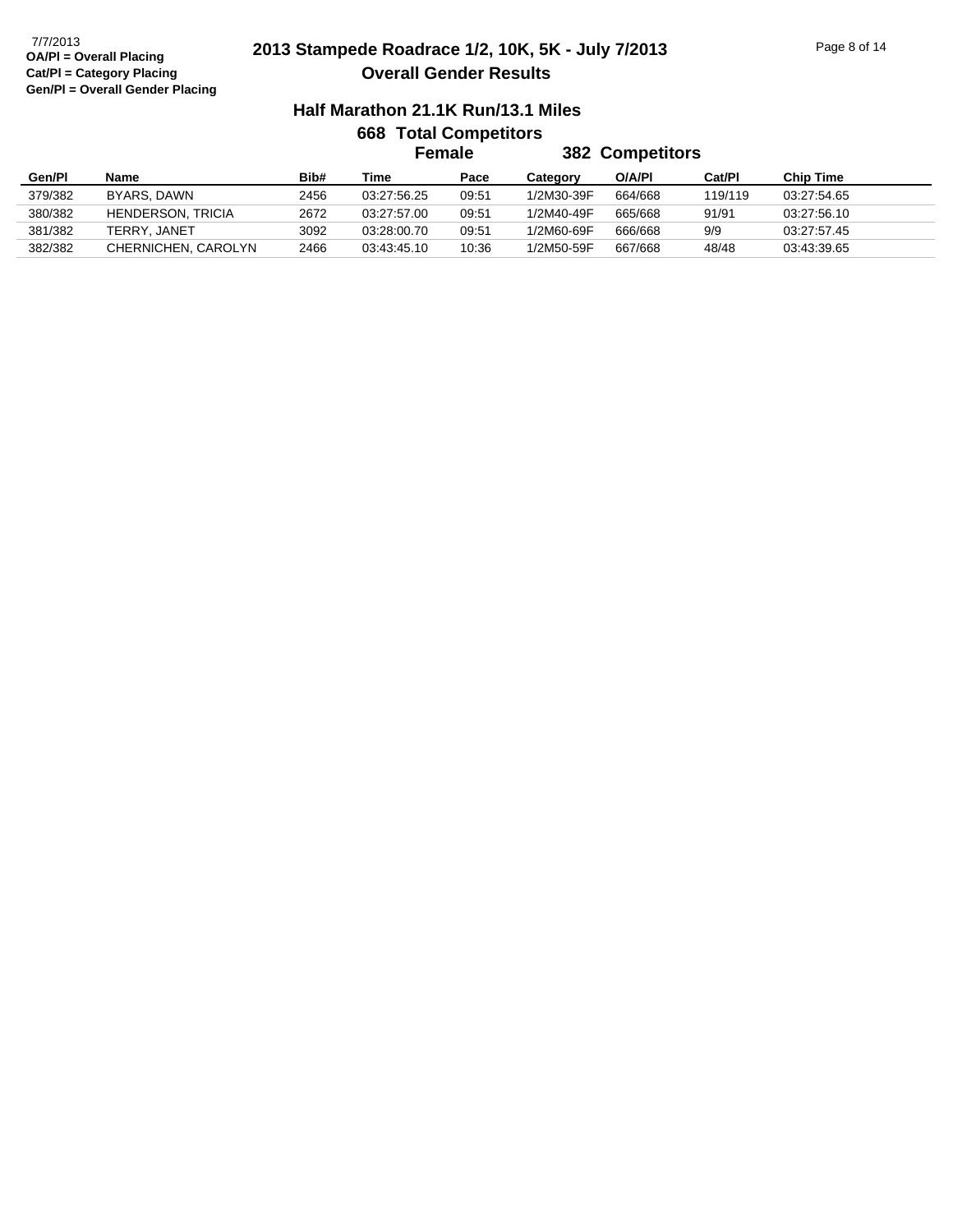## **2013 Stampede Roadrace 1/2, 10K, 5K - July 7/2013** 7/7/2013 Page 9 of 14 **Overall Gender Results**

### **Half Marathon 21.1K Run/13.1 Miles**

|        |                         |      | <b>Male</b> |       |            | 286 Competitors |        |                  |
|--------|-------------------------|------|-------------|-------|------------|-----------------|--------|------------------|
| Gen/Pl | Name                    | Bib# | Time        | Pace  | Category   | O/A/PI          | Cat/Pl | <b>Chip Time</b> |
| 1/286  | ONSARE, BERNARD         | 3201 | 01:16:13.70 | 03:36 | 1/2M30-39M | 1/668           | 1/85   | 01:16:12.65      |
| 2/286  | HOFBAUER, TREVOR        | 2693 | 01:16:13.95 | 03:36 | 1/2M20-29M | 2/668           | 1/51   | 01:16:12.50      |
| 3/286  | HOPFNER, GEOFF          | 2696 | 01:18:32.35 | 03:43 | 1/2M30-39M | 3/668           | 2/85   | 01:18:31.75      |
| 4/286  | FULLER, JONATHAN        | 2595 | 01:20:54.25 | 03:50 | 1/2M20-29M | 4/668           | 2/51   | 01:20:48.50      |
| 5/286  | ROSS, DARYL             | 3195 | 01:22:03.70 | 03:53 | 1/2M19&UM  | 5/668           | 1/2    | 01:22:02.50      |
| 6/286  | MURRAY, RYAN            | 2884 | 01:24:19.00 | 03:59 | 1/2M30-39M | 6/668           | 3/85   | 01:24:18.10      |
| 7/286  | GOBBI, DAVID            | 2622 | 01:25:16.50 | 04:02 | 1/2M40-49M | 7/668           | 1/63   | 01:25:14.75      |
| 8/286  | BERNAKEVITCH, BRETT     | 3221 | 01:25:19.05 | 04:02 | 1/2M20-29M | 8/668           | 3/51   | 01:25:04.15      |
| 9/286  | JACOBS, ANDREW          | 2709 | 01:27:00.75 | 04:07 | 1/2M20-29M | 9/668           | 4/51   | 01:26:55.70      |
| 10/286 | RADOMSKY, DAVID         | 2958 | 01:27:40.90 | 04:09 | 1/2M30-39M | 10/668          | 4/85   | 01:27:27.60      |
| 11/286 | GILL, JESSIE            | 2618 | 01:27:43.75 | 04:09 | 1/2M20-29M | 11/668          | 5/51   | 01:27:26.20      |
| 12/286 | CIEPLAK, ZIBI           | 3183 | 01:28:21.05 | 04:11 | 1/2M50-59M | 12/668          | 1/68   | 01:28:19.05      |
| 13/286 | GROGAN, ALAN            | 2636 | 01:29:05.25 | 04:13 | 1/2M30-39M | 14/668          | 5/85   | 01:28:55.30      |
| 14/286 | <b>BROWN, PATRICK</b>   | 2444 | 01:29:40.95 | 04:15 | 1/2M30-39M | 15/668          | 6/85   | 01:29:38.15      |
| 15/286 | ZAHYNACZ, RYAN          | 3175 | 01:30:11.35 | 04:16 | 1/2M30-39M | 16/668          | 7/85   | 01:30:05.95      |
| 16/286 | JACOBS, BRAD            | 2710 | 01:30:35.20 | 04:17 | 1/2M40-49M | 18/668          | 2/63   | 01:30:32.95      |
| 17/286 | VANDEN DOOL, GLENN      | 3111 | 01:30:55.75 | 04:18 | 1/2M40-49M | 19/668          | 3/63   | 01:30:50.60      |
| 18/286 | BROWN, JOEL             | 2443 | 01:31:36.95 | 04:20 | 1/2M20-29M | 20/668          | 6/51   | 01:31:15.90      |
| 19/286 | <b>BUERGI, SIMON</b>    | 2452 | 01:31:49.10 | 04:21 | 1/2M20-29M | 21/668          | 7/51   | 01:31:46.45      |
| 20/286 | SLATER, ADAM            | 3038 | 01:32:28.50 | 04:22 | 1/2M30-39M | 22/668          | 8/85   | 01:32:16.15      |
| 21/286 | FITZ-GERALD, DAVID      | 2574 | 01:32:28.55 | 04:22 | 1/2M30-39M | 23/668          | 9/85   | 01:32:16.15      |
| 22/286 | HOFFMAN, ANDRE          | 2694 | 01:32:35.05 | 04:23 | 1/2M30-39M | 24/668          | 10/85  | 01:32:31.30      |
| 23/286 | HAYES, JASON            | 2666 | 01:32:57.25 | 04:24 | 1/2M30-39M | 25/668          | 11/85  | 01:32:54.35      |
| 24/286 | ROBICHAUD, LEIGHAM      | 3194 | 01:33:04.70 | 04:24 | 1/2M30-39M | 26/668          | 12/85  | 01:32:53.35      |
| 25/286 | <b>CUNNING, MATTHEW</b> | 2501 | 01:33:09.65 | 04:24 | 1/2M20-29M | 28/668          | 8/51   | 01:33:08.15      |
| 26/286 | WATERBURY, JEFF         | 3134 | 01:34:26.05 | 04:28 | 1/2M20-29M | 29/668          | 9/51   | 01:34:19.60      |
| 27/286 | PETTER, NICHOLAS        | 2939 | 01:34:34.40 | 04:28 | 1/2M30-39M | 30/668          | 13/85  | 01:34:30.55      |
| 28/286 | YOUNG, WAYNE            | 3215 | 01:34:50.60 | 04:29 | 1/2M40-49M | 31/668          | 4/63   | 01:34:46.05      |
| 29/286 | CIRKA, GRANT            | 2478 | 01:34:54.55 | 04:29 | 1/2M40-49M | 32/668          | 5/63   | 01:34:41.60      |
| 30/286 | WEST, BEN               | 3145 | 01:35:00.05 | 04:30 | 1/2M30-39M | 33/668          | 14/85  | 01:34:21.35      |
| 31/286 | LIM, SU-CHONG           | 3199 | 01:35:08.85 | 04:30 | 1/2M60-69M | 34/668          | 1/17   | 01:35:05.40      |
| 32/286 | HAESSEL, DALE           | 2646 | 01:35:28.90 | 04:31 | 1/2M40-49M | 35/668          | 6/63   | 01:35:25.50      |
| 33/286 | <b>GRIFFIN, BRENT</b>   | 2635 | 01:35:29.60 | 04:31 | 1/2M20-29M | 36/668          | 10/51  | 01:35:23.95      |
| 34/286 | DREWERY, CRAIG          | 2539 | 01:35:31.95 | 04:31 | 1/2M20-29M | 37/668          | 11/51  | 01:35:20.60      |
| 35/286 | ALBORNOZ, ALFREDO       | 2383 | 01:35:47.20 | 04:32 | 1/2M40-49M | 39/668          | 7/63   | 01:35:44.85      |
| 36/286 | PARKER, GILES           | 2918 | 01:35:49.80 | 04:32 | 1/2M60-69M | 40/668          | 2/17   | 01:35:41.55      |
| 37/286 | WEBB, DAVID             | 3138 | 01:35:59.50 | 04:32 | 1/2M40-49M | 41/668          | 8/63   | 01:35:56.55      |
| 38/286 | WHITE, LANDON           | 3147 | 01:36:05.55 | 04:33 | 1/2M30-39M | 42/668          | 15/85  | 01:36:04.00      |
| 39/286 | MOORE, DARRYL           | 2870 | 01:36:37.35 | 04:34 | 1/2M30-39M | 43/668          | 16/85  | 01:36:19.20      |
| 40/286 | WELDON, OWEN            | 3143 | 01:36:46.55 | 04:35 | 1/2M30-39M | 44/668          | 17/85  | 01:36:30.35      |
| 41/286 | ADDLEMAN, BEN           | 2380 | 01:36:59.40 | 04:35 | 1/2M30-39M | 45/668          | 18/85  | 01:36:54.90      |
| 42/286 | NISCAK, DAVID           | 3216 | 01:37:01.55 | 04:35 | 1/2M30-39M | 46/668          | 19/85  | 01:36:40.65      |
| 43/286 | CARLSON, ERIK           | 2460 | 01:37:30.95 | 04:37 | 1/2M20-29M | 48/668          | 12/51  | 01:37:25.20      |
| 44/286 | ARNOLD, BRIAN           | 2392 | 01:37:39.95 | 04:37 | 1/2M50-59M | 50/668          | 2/68   | 01:37:34.55      |
| 45/286 | ALLAIRE, MICHEL         | 2384 | 01:37:51.10 | 04:38 | 1/2M40-49M | 51/668          | 9/63   | 01:37:40.10      |
| 46/286 | PETKAU, JUSTIN          | 2937 | 01:37:51.85 | 04:38 | 1/2M30-39M | 52/668          | 20/85  | 01:37:42.10      |
| 47/286 | HERLE, NEIL             | 2675 | 01:38:09.00 | 04:39 | 1/2M40-49M | 54/668          | 10/63  | 01:38:03.35      |
| 48/286 | NOAD, JON               | 2898 | 01:38:12.20 | 04:39 | 1/2M40-49M | 55/668          | 11/63  | 01:38:07.95      |
| 49/286 | GOW, DAVID              | 2627 | 01:38:21.90 | 04:39 | 1/2M30-39M | 56/668          | 21/85  | 01:38:18.55      |
| 50/286 | PEARSALL, CHAD          | 2927 | 01:38:32.40 | 04:40 | 1/2M30-39M | 57/668          | 22/85  | 01:38:19.70      |
| 51/286 | KIELBASINSKI, MATTHEW   | 2743 | 01:38:39.25 | 04:40 | 1/2M20-29M | 58/668          | 13/51  | 01:38:37.60      |
| 52/286 | SEGARRA, MARK           | 3022 | 01:38:53.35 | 04:41 | 1/2M30-39M | 59/668          | 23/85  | 01:38:43.85      |
| 53/286 | MASSIMO, RUDY           | 2824 | 01:38:59.15 | 04:41 | 1/2M50-59M | 60/668          | 3/68   | 01:38:57.45      |
| 54/286 | TRAN, TAM               | 3101 | 01:39:07.75 | 04:41 | 1/2M30-39M | 61/668          | 24/85  | 01:38:51.20      |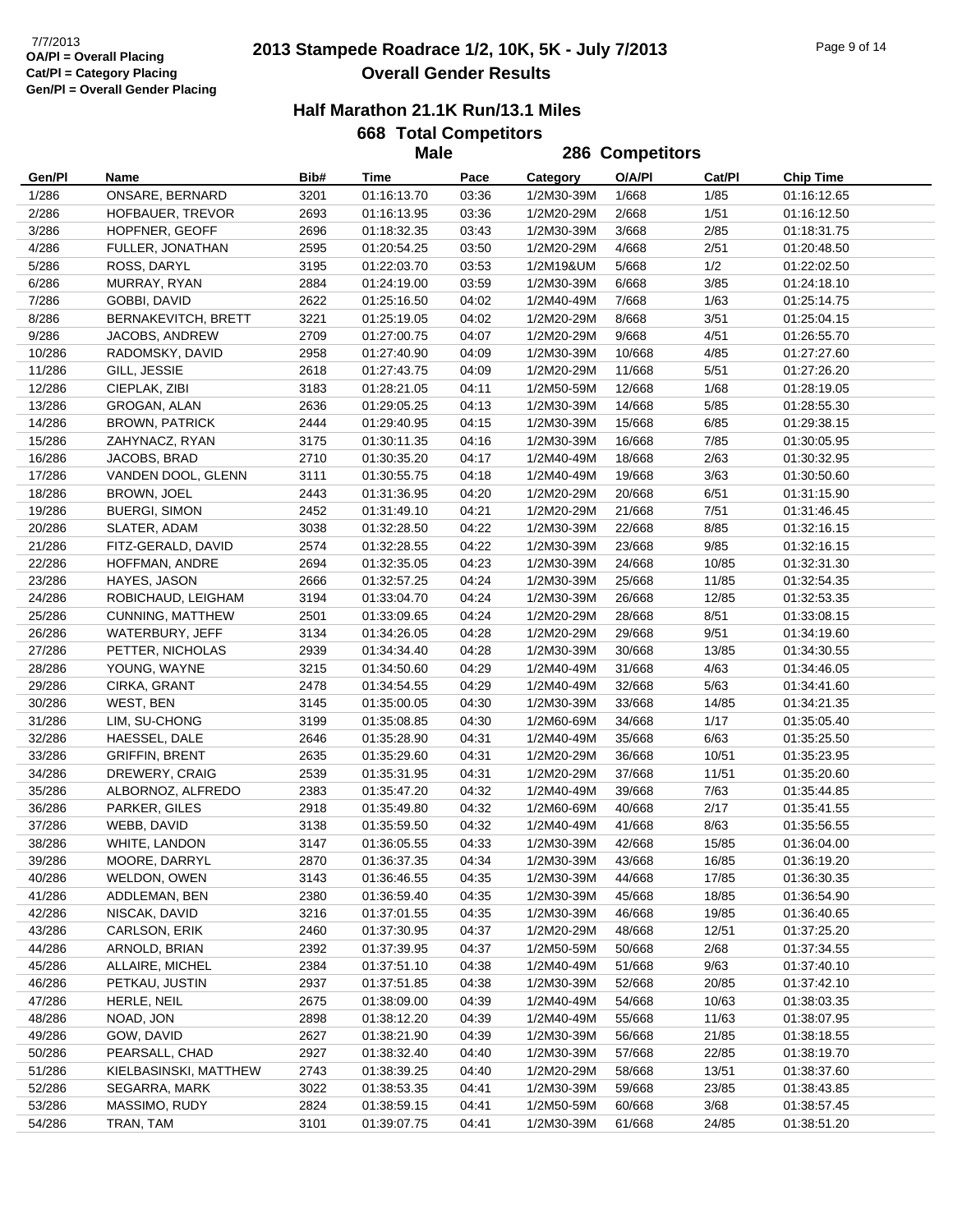## **2013 Stampede Roadrace 1/2, 10K, 5K - July 7/2013** 7/7/2013 Page 10 of 14 **Overall Gender Results**

### **Half Marathon 21.1K Run/13.1 Miles**

|                    |                                  |              | <b>Male</b>                |                |                          | 286 Competitors    |                |                            |
|--------------------|----------------------------------|--------------|----------------------------|----------------|--------------------------|--------------------|----------------|----------------------------|
| Gen/Pl             | Name                             | Bib#         | Time                       | Pace           | <b>Category</b>          | O/A/PI             | Cat/Pl         | <b>Chip Time</b>           |
| 55/286             | HOIDAS, MARK                     | 3218         | 01:39:07.85                | 04:41          | 1/2M20-29M               | 62/668             | 14/51          | 01:38:53.25                |
| 56/286             | HAGEL, BRUCE                     | 2647         | 01:39:08.80                | 04:41          | 1/2M50-59M               | 63/668             | 4/68           | 01:38:59.05                |
| 57/286             | ONG, SIMON                       | 2905         | 01:39:09.35                | 04:41          | 1/2M20-29M               | 64/668             | 15/51          | 01:39:07.00                |
| 58/286             | <b>BENSLER, TIM</b>              | 2413         | 01:39:50.40                | 04:43          | 1/2M30-39M               | 66/668             | 25/85          | 01:39:45.25                |
| 59/286             | <b>WILLIAMSON, JOHN</b>          | 3155         | 01:39:57.70                | 04:44          | 1/2M40-49M               | 67/668             | 12/63          | 01:39:51.05                |
| 60/286             | SARETSKY, TOM                    | 3005         | 01:40:05.20                | 04:44          | 1/2M50-59M               | 69/668             | 5/68           | 01:40:00.65                |
| 61/286             | <b>AUDFROID, MIKE</b>            | 2394         | 01:40:23.25                | 04:45          | 1/2M30-39M               | 70/668             | 26/85          | 01:40:21.55                |
| 62/286             | VIERNEZA, MARK                   | 3120         | 01:40:30.75                | 04:45          | 1/2M30-39M               | 71/668             | 27/85          | 01:40:20.30                |
| 63/286             | CONSTABLE, BRUCE                 | 2487         | 01:40:40.25                | 04:46          | 1/2M50-59M               | 73/668             | 6/68           | 01:40:21.80                |
| 64/286             | HEWARD, CHAD                     | 2678         | 01:40:51.95                | 04:46          | 1/2M20-29M               | 75/668             | 16/51          | 01:40:15.30                |
| 65/286             | MCCUTCHAN, WILSON                | 2831         | 01:41:24.90                | 04:48          | 1/2M30-39M               | 77/668             | 28/85          | 01:40:50.35                |
| 66/286             | DAVISON, TREVOR                  | 2513         | 01:41:25.55                | 04:48          | 1/2M30-39M               | 78/668             | 29/85          | 01:41:10.20                |
| 67/286             | KINNIE, NICHOLAS                 | 2744         | 01:41:51.70                | 04:49          | 1/2M19&UM                | 79/668             | 2/2            | 01:41:40.00                |
| 68/286             | SCHOENTHALER, LORNE              | 3016         | 01:41:58.00                | 04:49          | 1/2M50-59M               | 80/668             | 7/68           | 01:41:51.25                |
| 69/286             | KUSYK, JUSTIN                    | 2759         | 01:42:14.45                | 04:50          | 1/2M20-29M               | 82/668             | 17/51          | 01:42:11.05                |
| 70/286             | FUNK, HAROLD                     | 2597         | 01:42:14.60                | 04:50          | 1/2M40-49M               | 83/668             | 13/63          | 01:42:07.85                |
| 71/286             | VANGILST, JIM                    | 3113         | 01:42:54.40                | 04:52          | 1/2M50-59M               | 86/668             | 8/68           | 01:42:35.95                |
| 72/286             | DIAZ, WILLIAM                    | 2529         | 01:43:25.55                | 04:54          | 1/2M40-49M               | 87/668             | 14/63          | 01:43:22.40                |
| 73/286             | DESTA, WES                       | 2527         | 01:43:29.15                | 04:54          | 1/2M30-39M               | 88/668             | 30/85          | 01:43:20.85                |
| 74/286             | <b>CLARKSON, BOB</b>             | 2481         | 01:43:41.90                | 04:54          | 1/2M50-59M               | 89/668             | 9/68           | 01:43:19.95                |
| 75/286             | <b>BENKE, MIKE</b>               | 2411         | 01:43:45.60                | 04:55          | 1/2M30-39M               | 90/668             | 31/85          | 01:43:26.35                |
| 76/286             | GALLEY, JULIAN                   | 2602         | 01:43:47.85                | 04:55          | 1/2M40-49M               | 92/668             | 15/63          | 01:43:36.45                |
| 77/286             | HELLARD, GARY                    | 2669         | 01:43:49.15                | 04:55          | 1/2M40-49M               | 93/668             | 16/63          | 01:43:43.10                |
| 78/286             | <b>MCINNIS, GERARD</b>           | 2838         | 01:43:58.90                | 04:55          | 1/2M50-59M               | 95/668             | 10/68          | 01:43:44.65                |
| 79/286             | REID, JOHN                       | 2967         | 01:44:03.90                | 04:55          | 1/2M20-29M               | 96/668             | 18/51          | 01:43:28.70                |
| 80/286             | FEHRES, AXEL                     | 3189         | 01:44:06.50                | 04:56          | 1/2M40-49M               | 97/668             | 17/63          | 01:44:01.10                |
| 81/286             | CONLIN, LEONARD                  | 2486         | 01:44:14.80                | 04:56          | 1/2M40-49M               | 98/668             | 18/63          | 01:43:41.15                |
| 82/286             | <b>VULIC, MARKO</b>              | 3124         | 01:44:20.95                | 04:56          | 1/2M40-49M               | 99/668             | 19/63          | 01:44:12.05                |
| 83/286             | FLYNN, DEREK                     | 2579         | 01:44:31.75                | 04:57          | 1/2M20-29M               | 103/668            | 19/51          | 01:44:28.85                |
| 84/286             | YEO, RYAN                        | 3170         | 01:44:32.05                | 04:57          | 1/2M30-39M               | 104/668            | 32/85          | 01:44:23.00                |
| 85/286             | <b>BUDGELL, TREVOR</b>           | 2451         | 01:44:41.60                | 04:57          | 1/2M40-49M               | 105/668            | 20/63          | 01:44:33.45                |
| 86/286             | STUART, ROB                      | 3074         | 01:44:53.45                | 04:58          | 1/2M30-39M               | 109/668            | 33/85          | 01:44:50.50                |
| 87/286             | HRYNUIK, DALE                    | 2698         | 01:45:00.00                | 04:58          | 1/2M50-59M               | 110/668            | 11/68          | 01:45:00.00                |
| 88/286             | MORIN, JUSTIN                    | 2874         | 01:45:01.95                | 04:58          | 1/2M20-29M               | 112/668            | 20/51          | 01:44:24.05                |
| 89/286             | RUSTAD, AARON                    | 2999         | 01:45:02.55                | 04:58          | 1/2M30-39M               | 114/668            | 34/85          | 01:44:56.60                |
| 90/286             | FOLKERTS, MARTIN                 | 2584         | 01:45:22.55                | 04:59          | 1/2M50-59M               | 115/668            | 12/68          | 01:45:11.90                |
| 91/286             | RANDALL, DON                     | 2962         | 01:45:41.35                | 05:00          | 1/2M50-59M               | 117/668            | 13/68          | 01:45:35.20                |
| 92/286             | LAZORKO, ROBERT                  | 2772         | 01:45:43.45                | 05:00          | 1/2M30-39M  118/668      |                    | 35/85          | 01:45:33.95                |
| 93/286             | RUDA, RAHIM                      | 2993         | 01:46:03.95                | 05:01          | 1/2M40-49M               | 122/668            | 21/63          | 01:45:51.90                |
| 94/286             | RUSSELL, DOUGLAS                 | 2998         | 01:46:11.70                | 05:01          | 1/2M30-39M               | 123/668            | 36/85          | 01:45:57.65                |
| 95/286<br>96/286   | PYE, ERIC<br>CONEYBEARE, STEVE   | 2953         | 01:46:18.85<br>01:46:23.45 | 05:02<br>05:02 | 1/2M40-49M<br>1/2M50-59M | 125/668<br>126/668 | 22/63<br>14/68 | 01:46:06.80<br>01:45:56.80 |
| 97/286             |                                  | 2485<br>2909 | 01:46:46.35                | 05:03          |                          |                    | 23/63          | 01:46:44.55                |
| 98/286             | OUIMET, ROBERT                   |              | 01:46:56.40                | 05:04          | 1/2M40-49M               | 127/668            |                |                            |
| 99/286             | HARDY, MARTIN                    | 2660         |                            |                | 1/2M40-49M               | 128/668            | 24/63          | 01:46:41.55                |
|                    | SCHINDEL, GREG                   | 3014         | 01:46:59.15                | 05:04          | 1/2M40-49M               | 129/668            | 25/63          | 01:46:37.45                |
| 100/286<br>101/286 | PLATO, COLIN<br>CRANSTONE, DAVID | 2945<br>2498 | 01:47:01.70<br>01:47:07.85 | 05:04<br>05:04 | 1/2M40-49M<br>1/2M40-49M | 130/668<br>131/668 | 26/63<br>27/63 | 01:46:50.45<br>01:46:58.15 |
| 102/286            | SCHLAUCH, KEVIN                  | 3015         |                            | 05:05          | 1/2M30-39M               |                    |                | 01:47:06.75                |
| 103/286            | MISFELDT, DAVID                  | 2861         | 01:47:24.00<br>01:47:30.80 | 05:05          | 1/2M50-59M               | 133/668<br>135/668 | 37/85<br>15/68 | 01:47:28.80                |
| 104/286            | OWEL, THEO                       | 2911         | 01:47:39.55                | 05:06          | 1/2M50-59M               | 137/668            | 16/68          | 01:47:36.35                |
| 105/286            | HIBBARD, LEE                     | 2682         | 01:48:04.45                | 05:07          | 1/2M40-49M               | 139/668            | 28/63          | 01:47:59.65                |
| 106/286            | MOYNIHAN, PAUL                   | 2878         | 01:48:24.45                | 05:08          | 1/2M40-49M               | 141/668            | 29/63          | 01:48:07.00                |
| 107/286            | DUCKWORTH, RYAN                  | 2544         | 01:48:44.15                | 05:09          | 1/2M30-39M               | 142/668            | 38/85          | 01:48:13.50                |
| 108/286            | JOHNSTON, ROB                    | 2724         | 01:48:58.80                | 05:09          | 1/2M20-29M               | 144/668            | 21/51          | 01:48:21.15                |
|                    |                                  |              |                            |                |                          |                    |                |                            |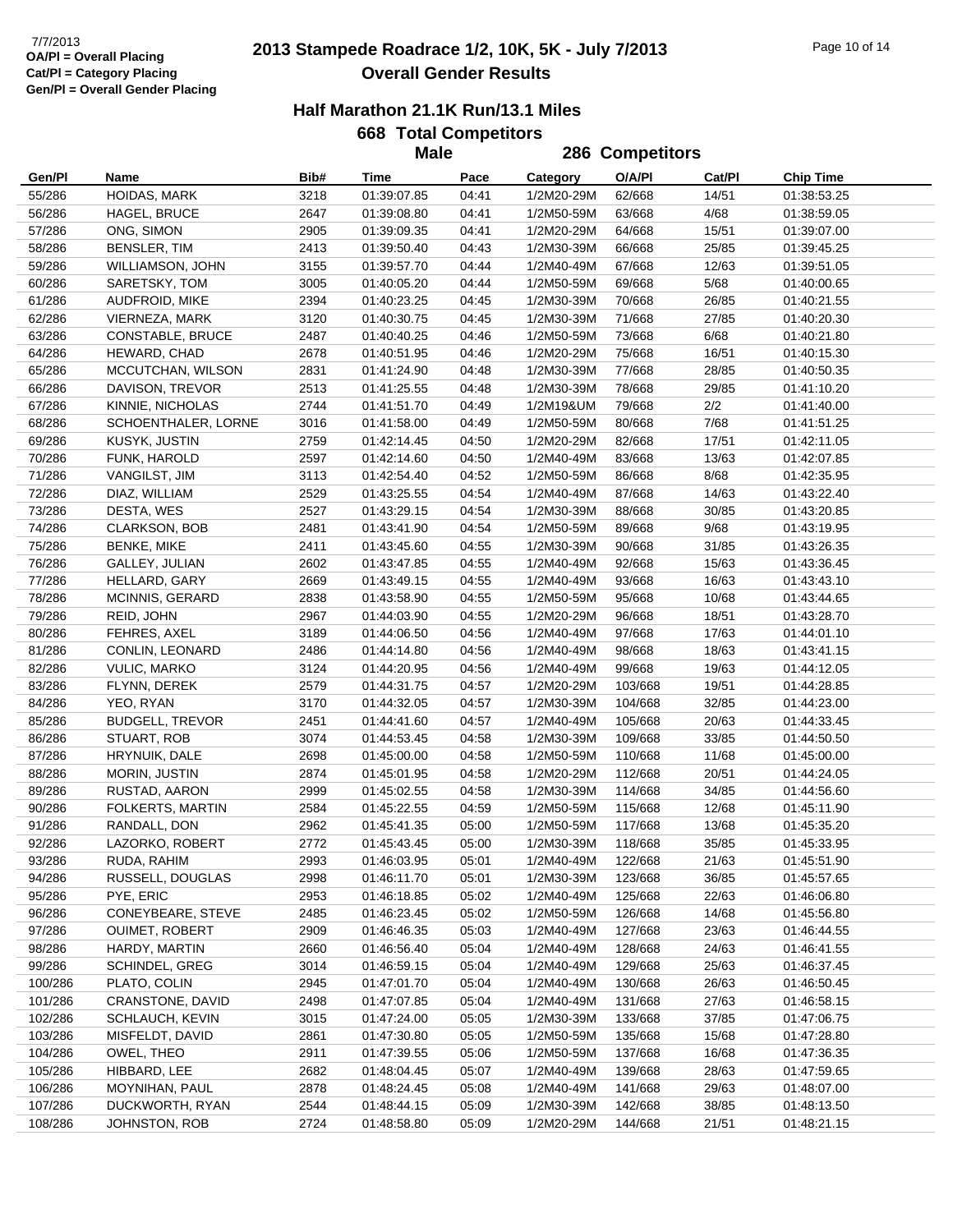## **2013 Stampede Roadrace 1/2, 10K, 5K - July 7/2013** 7/7/2013 Page 11 of 14 **Overall Gender Results**

### **Half Marathon 21.1K Run/13.1 Miles**

|                    |                                         |              | <b>Male</b>                |                |                          | 286 Competitors    |                |                            |
|--------------------|-----------------------------------------|--------------|----------------------------|----------------|--------------------------|--------------------|----------------|----------------------------|
| Gen/Pl             | Name                                    | Bib#         | Time                       | Pace           | <b>Category</b>          | O/A/PI             | Cat/Pl         | <b>Chip Time</b>           |
| 109/286            | RAKHRA, RANDY                           | 2960         | 01:49:04.75                | 05:10          | 1/2M30-39M               | 145/668            | 39/85          | 01:48:46.05                |
| 110/286            | VARGA, LAJOS                            | 3114         | 01:49:22.25                | 05:10          | 1/2M30-39M               | 149/668            | 40/85          | 01:49:15.70                |
| 111/286            | SHARIF, OMEED                           | 3027         | 01:49:45.00                | 05:12          | 1/2M30-39M               | 152/668            | 41/85          | 01:49:34.00                |
| 112/286            | <b>GARCIA GOME, CA</b>                  | 3191         | 01:49:47.00                | 05:12          | 1/2M40-49M               | 153/668            | 30/63          | 01:49:43.65                |
| 113/286            | FORD, RUSS                              | 2587         | 01:49:48.55                | 05:12          | 1/2M30-39M               | 155/668            | 42/85          | 01:49:36.90                |
| 114/286            | HEYWOOD, KEN                            | 2681         | 01:49:53.05                | 05:12          | 1/2M50-59M               | 157/668            | 17/68          | 01:49:46.00                |
| 115/286            | RAMSEY, JASON                           | 2961         | 01:49:55.65                | 05:12          | 1/2M40-49M               | 158/668            | 31/63          | 01:49:48.80                |
| 116/286            | WALKER, BRETT                           | 3127         | 01:49:56.55                | 05:12          | 1/2M30-39M               | 159/668            | 43/85          | 01:49:47.50                |
| 117/286            | COX, DAVID                              | 2496         | 01:49:58.80                | 05:12          | 1/2M40-49M               | 160/668            | 32/63          | 01:49:50.15                |
| 118/286            | WILLMER, RYAN                           | 3156         | 01:50:20.60                | 05:13          | 1/2M20-29M               | 165/668            | 22/51          | 01:50:12.25                |
| 119/286            | HENLEY, DEAN                            | 2673         | 01:50:26.55                | 05:14          | 1/2M50-59M               | 167/668            | 18/68          | 01:50:12.80                |
| 120/286            | PENKOFF, CHRISTOPHER                    | 2474         | 01:50:47.15                | 05:15          | 1/2M30-39M               | 168/668            | 44/85          | 01:50:42.35                |
| 121/286            | STEWART, R                              | 3067         | 01:50:54.15                | 05:15          | 1/2M30-39M               | 169/668            | 45/85          | 01:50:13.00                |
| 122/286            | BLUMENSCHEIN, BARRY                     | 2429         | 01:51:14.00                | 05:16          | 1/2M50-59M               | 171/668            | 19/68          | 01:50:56.65                |
| 123/286            | POTTINGER, DUNCAN                       | 2949         | 01:51:58.60                | 05:18          | 1/2M40-49M               | 177/668            | 33/63          | 01:51:41.05                |
| 124/286            | O'GRADY, PAUL                           | 2900         | 01:51:59.50                | 05:18          | 1/2M30-39M               | 178/668            | 46/85          | 01:51:24.85                |
| 125/286            | MOORE, NICK                             | 2872         | 01:52:07.60                | 05:18          | 1/2M40-49M               | 179/668            | 34/63          | 01:51:52.40                |
| 126/286            | DYKSTRA, STEVEN                         | 2550         | 01:52:09.80                | 05:18          | 1/2M20-29M               | 180/668            | 23/51          | 01:51:23.50                |
| 127/286            | ALBINATI, KEITH                         | 2382         | 01:52:18.05                | 05:19          | 1/2M50-59M               | 181/668            | 20/68          | 01:52:12.40                |
| 128/286            | MACDONALD, ERNIE                        | 2799         | 01:52:20.50                | 05:19          | 1/2M50-59M               | 182/668            | 21/68          | 01:51:55.65                |
| 129/286            | LIBAL, MICHAL                           | 2782         | 01:52:33.30                | 05:20          | 1/2M40-49M               | 185/668            | 35/63          | 01:52:18.05                |
| 130/286            | TRAN, KIEN                              | 3099         | 01:52:36.90                | 05:20          | 1/2M30-39M               | 187/668            | 47/85          | 01:52:20.90                |
| 131/286            | RODRIGUEZ, FIL                          | 2981         | 01:52:38.15                | 05:20          | 1/2M30-39M               | 188/668            | 48/85          | 01:52:26.90                |
| 132/286            | STANLEY, JAKE                           | 3061         | 01:53:16.90                | 05:22          | 1/2M20-29M               | 190/668            | 24/51          | 01:52:37.95                |
| 133/286            | MCLAREN, DUNCAN                         | 2843         | 01:53:29.50                | 05:22          | 1/2M30-39M               | 192/668            | 49/85          | 01:53:24.20                |
| 134/286            | MOONEY, SEAN                            | 2869         | 01:53:32.40                | 05:22          | 1/2M40-49M               | 193/668            | 36/63          | 01:53:15.15                |
| 135/286            | MCNICHOL, PETER                         | 2849         | 01:53:33.75                | 05:22          | 1/2M50-59M               | 195/668            | 22/68          | 01:52:43.05                |
| 136/286            | <b>BLACK, KENT</b>                      | 2426         | 01:53:34.15                | 05:22          | 1/2M50-59M               | 196/668            | 23/68          | 01:52:43.95                |
| 137/286            | SEMANISION, STEVE                       | 3024         | 01:53:48.75                | 05:23          | 1/2M20-29M               | 199/668            | 25/51          | 01:53:20.10                |
| 138/286            | ALLENDORF, ROB                          | 2386         | 01:53:51.85                | 05:23          | 1/2M40-49M               | 200/668            | 37/63          | 01:53:45.60                |
| 139/286            | HUFF, GORDON                            | 2701         | 01:53:53.25                | 05:23          | 1/2M60-69M               | 202/668            | 3/17           | 01:53:43.70                |
| 141/286            | LESLIE, KEVIN                           | 2779         | 01:53:53.35                | 05:23          | 1/2M50-59M               | 204/668            | 25/68          | 01:53:44.80                |
| 140/286            | JONES, BERNIE                           | 2726         | 01:53:53.35                | 05:23          | 1/2M50-59M               | 203/668            | 24/68          | 01:53:44.30                |
| 142/286            | MAH, KEVIN                              | 2812         | 01:53:58.00                | 05:24          | 1/2M30-39M               | 205/668            | 50/85          | 01:53:45.45                |
| 143/286            | WOODS, PHIL                             | 3166         | 01:54:02.30                | 05:24          | 1/2M20-29M               | 206/668            | 26/51          | 01:53:41.95                |
| 144/286            | YARDLEY, JASON                          | 3169         | 01:54:07.25                | 05:24          | 1/2M30-39M               | 207/668            | 51/85          | 01:54:03.10                |
| 145/286            | MALTSEV, MICHAEL                        | 2814         | 01:54:10.60                | 05:24          | 1/2M30-39M               | 208/668            | 52/85          | 01:54:09.60                |
| 146/286            | <b>GARDINER, TIMOTHY</b>                | 2608         | 01:54:11.95                | 05:24          | 1/2M30-39M 209/668       |                    | 53/85          | 01:53:53.90                |
| 147/286            | MILBURY, DAWSON                         | 2859         | 01:54:22.15                | 05:25          | 1/2M50-59M               | 212/668            | 26/68          | 01:54:05.60                |
| 148/286            | OVEREND, BILL                           | 2910         | 01:54:29.45                | 05:25          | 1/2M50-59M               | 214/668            | 27/68          | 01:53:48.90                |
| 149/286            | SPIERS, MIKE                            | 3056         | 01:54:33.60                | 05:25          | 1/2M40-49M               | 215/668            | 38/63          | 01:54:19.85                |
| 150/286            | YUEN, WALTER                            | 3174         | 01:54:45.10                | 05:26          | 1/2M40-49M               | 218/668            | 39/63          | 01:54:22.35                |
| 151/286<br>152/286 | <b>MCKENNA, RICHARD</b><br>GIERUS, ALEX | 2841         | 01:54:46.95                | 05:26          | 1/2M50-59M               | 219/668            | 28/68          | 01:54:43.90<br>01:54:41.25 |
|                    |                                         | 2616         | 01:54:51.20                | 05:26          | 1/2M30-39M               | 223/668            | 54/85          |                            |
| 153/286            | SIWON, WOJCIECH                         | 3037         | 01:54:52.35                | 05:26          | 1/2M40-49M               | 224/668            | 40/63          | 01:54:48.45                |
| 154/286            | GREY, GABRIEL                           | 2634<br>2853 | 01:55:00.85<br>01:55:04.55 | 05:27          | 1/2M30-39M               | 225/668            | 55/85          | 01:54:52.10<br>01:54:50.20 |
| 155/286<br>156/286 | MERKOWSKY, MARK<br>BROWNLOW, ALEX       | 2447         | 01:55:06.10                | 05:27<br>05:27 | 1/2M50-59M<br>1/2M20-29M | 226/668<br>227/668 | 29/68<br>27/51 | 01:54:54.55                |
| 157/286            | DRIEDGER, KEVIN                         | 2540         | 01:55:14.80                | 05:27          | 1/2M40-49M               | 229/668            | 41/63          | 01:54:43.35                |
| 158/286            | PARSONS, BRANDON                        | 2920         | 01:55:20.90                | 05:28          | 1/2M20-29M               | 230/668            | 28/51          | 01:55:05.70                |
| 159/286            | DUMSKY, ALEX                            | 2546         | 01:55:29.10                | 05:28          | 1/2M30-39M               | 232/668            | 56/85          | 01:54:58.45                |
| 160/286            | FONTANA, LORENZO                        | 2586         | 01:55:32.95                | 05:28          | 1/2M40-49M               | 233/668            | 42/63          | 01:54:49.70                |
| 161/286            | SCHEU, CONNOR                           | 3012         | 01:55:44.75                | 05:29          | 1/2M20-29M               | 234/668            | 29/51          | 01:55:24.80                |
| 162/286            | WEEVERS, DALE                           | 3139         | 01:55:51.15                | 05:29          | 1/2M30-39M               | 235/668            | 57/85          | 01:55:30.00                |
|                    |                                         |              |                            |                |                          |                    |                |                            |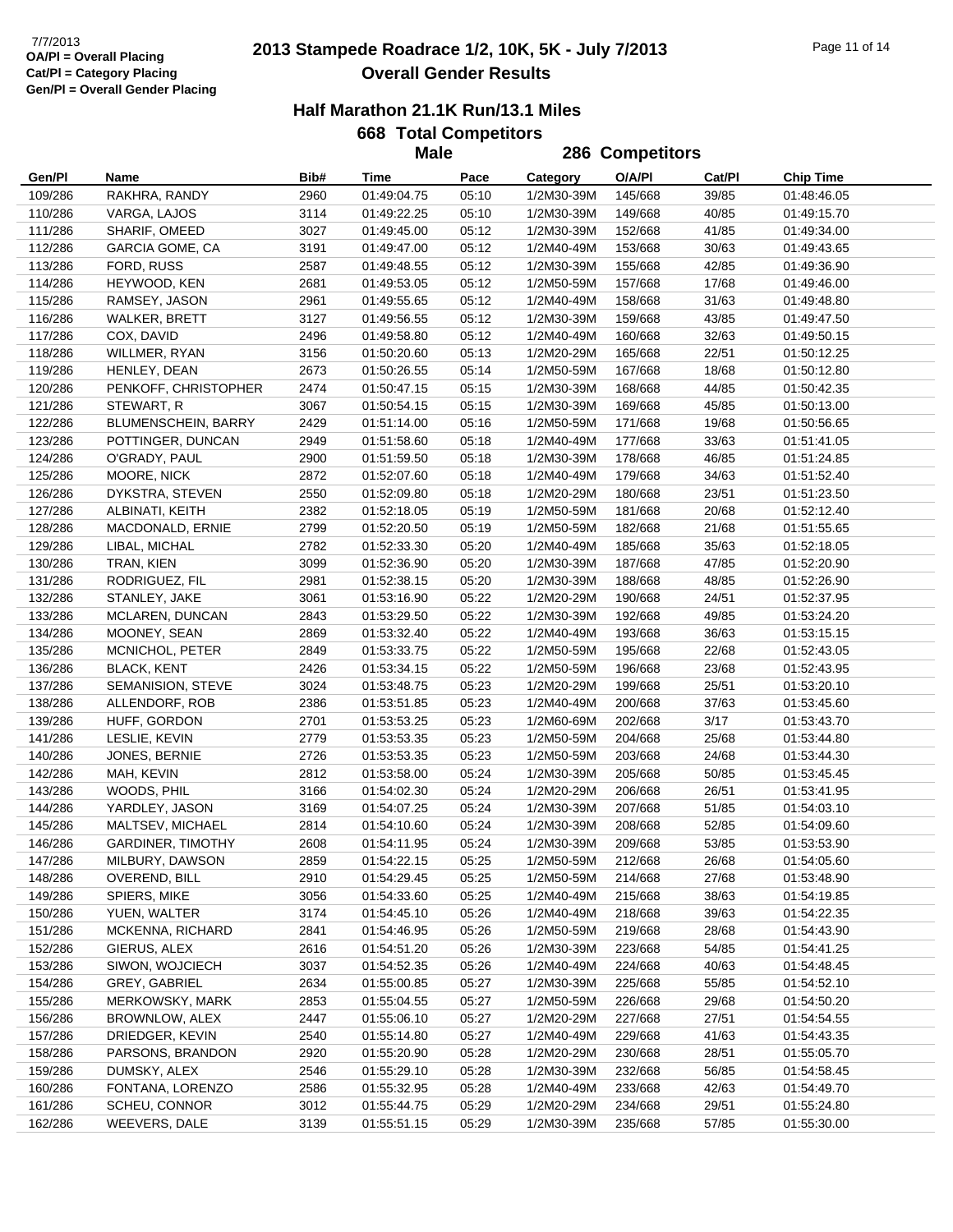## **2013 Stampede Roadrace 1/2, 10K, 5K - July 7/2013** 7/7/2013 Page 12 of 14 **Overall Gender Results**

### **Half Marathon 21.1K Run/13.1 Miles**

|                    |                                   |              | <b>Male</b>                |                |                          | 286 Competitors    |                |                            |
|--------------------|-----------------------------------|--------------|----------------------------|----------------|--------------------------|--------------------|----------------|----------------------------|
| Gen/Pl             | Name                              | Bib#         | Time                       | Pace           | Category                 | O/A/PI             | Cat/Pl         | <b>Chip Time</b>           |
| 163/286            | KOLT, OWEN                        | 3203         | 01:55:55.30                | 05:29          | 1/2M40-49M               | 236/668            | 43/63          | 01:55:18.25                |
| 164/286            | DOWNS, JEREMY                     | 2538         | 01:56:15.20                | 05:30          | 1/2M30-39M               | 242/668            | 58/85          | 01:55:04.80                |
| 165/286            | DIODATI, CARL                     | 2532         | 01:56:22.15                | 05:30          | 1/2M30-39M               | 243/668            | 59/85          | 01:56:12.90                |
| 166/286            | DIODATI, KEVIN                    | 2533         | 01:56:22.40                | 05:30          | 1/2M20-29M               | 244/668            | 30/51          | 01:56:13.55                |
| 167/286            | O, AKIN                           | 2899         | 01:56:26.75                | 05:31          | 1/2M30-39M               | 246/668            | 60/85          | 01:56:05.05                |
| 168/286            | GIOVANOLI, MARCO                  | 2619         | 01:56:34.30                | 05:31          | 1/2M50-59M               | 247/668            | 30/68          | 01:56:14.65                |
| 169/286            | <b>BIRD, KEVIN</b>                | 2424         | 01:56:48.80                | 05:32          | 1/2M50-59M               | 251/668            | 31/68          | 01:56:23.20                |
| 170/286            | HANNAH, KEITH                     | 2655         | 01:56:49.85                | 05:32          | 1/2M50-59M               | 252/668            | 32/68          | 01:56:39.50                |
| 171/286            | CHERWONKA, TIM                    | 2467         | 01:56:51.50                | 05:32          | 1/2M40-49M               | 253/668            | 44/63          | 01:56:29.35                |
| 172/286            | SMITH, STEVE                      | 3046         | 01:57:13.75                | 05:33          | 1/2M50-59M               | 256/668            | 33/68          | 01:56:47.20                |
| 173/286            | GALBRAITH, GARY                   | 2600         | 01:57:15.80                | 05:33          | 1/2M60-69M               | 257/668            | 4/17           | 01:56:45.50                |
| 174/286            | HOWG, KYLE                        | 2697         | 01:57:21.25                | 05:33          | 1/2M40-49M               | 258/668            | 45/63          | 01:57:00.65                |
| 175/286            | GUMINSKI, JANEK                   | 2640         | 01:57:42.50                | 05:34          | 1/2M40-49M               | 260/668            | 46/63          | 01:56:55.90                |
| 176/286            | BOYLE, RYAN                       | 2435         | 01:57:46.80                | 05:34          | 1/2M30-39M               | 262/668            | 61/85          | 01:57:24.55                |
| 177/286            | WATKINS, SEAN                     | 3135         | 01:57:51.95                | 05:35          | 1/2M30-39M               | 264/668            | 62/85          | 01:57:22.10                |
| 178/286            | LALONDE, BRIAN                    | 3193         | 01:58:01.65                | 05:35          | 1/2M50-59M               | 267/668            | 34/68          | 01:57:30.15                |
| 179/286            | MULVIHILL, TERRY                  | 2880         | 01:58:58.55                | 05:38          | 1/2M50-59M               | 279/668            | 35/68          | 01:58:08.65                |
| 180/286            | <b>WEARE, KENT</b>                | 3137         | 01:59:14.80                | 05:39          | 1/2M30-39M               | 283/668            | 63/85          | 01:59:06.05                |
| 181/286            | HAMBLIN, TRISTAN                  | 2650         | 01:59:27.55                | 05:39          | 1/2M20-29M               | 285/668            | 31/51          | 01:58:46.60                |
| 182/286            | HUXLEY, KHRIS                     | 3209         | 01:59:49.05                | 05:40          | 1/2M40-49M               | 288/668            | 47/63          | 01:59:36.60                |
| 183/286            | PARKER, JIM                       | 2919         | 02:00:07.05                | 05:41          | 1/2M50-59M               | 292/668            | 36/68          | 01:59:51.25                |
| 184/286            | SPICE, RON                        | 3055         | 02:00:11.10                | 05:41          | 1/2M50-59M               | 294/668            | 37/68          | 01:59:52.45                |
| 185/286            | JAKHURA, JACK                     | 2711         | 02:00:12.45                | 05:41          | 1/2M50-59M               | 295/668            | 38/68          | 02:00:04.30                |
| 186/286            | SMITH, BART                       | 3041         | 02:00:32.25                | 05:42          | 1/2M30-39M               | 297/668            | 64/85          | 01:59:52.00                |
| 187/286            | PARKER, DANIEL                    | 2917         | 02:00:39.70                | 05:43          | 1/2M50-59M               | 300/668            | 39/68          | 02:00:26.50                |
| 188/286            | WARD, RYAN                        | 3132         | 02:00:48.45                | 05:43          | 1/2M20-29M               | 301/668            | 32/51          | 02:00:13.90                |
| 189/286            | DYSON, ANDREW                     | 2551         | 02:00:50.20                | 05:43          | 1/2M30-39M               | 302/668            | 65/85          | 02:00:30.85                |
| 190/286            | MCGIVERN, LEN                     | 2835         | 02:00:50.55                | 05:43          | 1/2M50-59M               | 303/668            | 40/68          | 02:00:20.80                |
| 191/286            | <b>WEINERT, MIKE</b>              | 3142         | 02:01:03.05                | 05:44          | 1/2M40-49M               | 307/668            | 48/63          | 02:00:46.55                |
| 192/286            | KALSI, JARNAIL                    | 2730         | 02:01:22.55                | 05:45          | 1/2M30-39M               | 309/668            | 66/85          | 02:01:21.40                |
| 193/286            | AUSTERBERRY, DAVIS                | 2395         | 02:01:35.55                | 05:45          | 1/2M20-29M               | 310/668            | 33/51          | 01:49:02.95                |
| 194/286            | MOISAN, CHRISTOPHER               | 2866         | 02:01:54.90                | 05:46          | 1/2M30-39M               | 314/668            | 67/85          | 02:01:46.95                |
| 195/286            | SPROULE, JARED                    | 3058         | 02:02:02.10                | 05:47          | 1/2M20-29M               | 315/668            | 34/51          | 02:01:01.35                |
| 196/286            | MANN, DON                         | 2816         | 02:02:07.00                | 05:47          | 1/2M60-69M               | 317/668            | $5/17$         | 02:01:51.20                |
| 197/286            | HARDER, TIM                       | 2659         | 02:02:40.85                | 05:48          | 1/2M40-49M               | 325/668            | 49/63          | 02:02:07.00                |
| 198/286            | VAN DER ZEE, RICHARD              | 3109         | 02:02:43.35                | 05:48          | 1/2M50-59M               | 326/668            | 41/68          | 02:02:20.55                |
| 199/286            | <b>INFUSINO, SANTO</b>            | 2705         | 02:03:05.10                | 05:50          | 1/2M50-59M               | 328/668            | 42/68          | 02:02:39.75                |
| 200/286            | ATKINSON, CHARLES                 | 2393         | 02:03:08.85                | 05:50          | 1/2M50-59M               | 329/668            | 43/68          | 02:02:49.90                |
| 201/286            | BARNES, RYAN                      | 2399         | 02:03:37.50                | 05:51          | 1/2M20-29M               | 332/668            | 35/51          | 02:03:31.35                |
| 202/286            | SHAPIRO, SAJ                      | 3026         | 02:04:07.65                | 05:52          | 1/2M40-49M               | 336/668            | 50/63          | 02:03:59.80                |
| 203/286            | VADORI, NELSON                    | 3107         | 02:04:14.55                | 05:53          | 1/2M20-29M               | 338/668            | 36/51          | 02:04:08.70                |
| 204/286            | PATTERSON, MATTHEW                | 2924         | 02:04:30.85                | 05:54          | 1/2M20-29M               | 341/668            | 37/51          | 02:03:50.90                |
| 205/286            | HACKINEN, DALE                    | 2643         | 02:04:38.05                | 05:54          | 1/2M60-69M               | 342/668            | 6/17           | 02:04:13.00                |
| 206/286            | HILDEBRAND, ERIC                  | 2688         | 02:04:48.55                | 05:54          | 1/2M30-39M               | 343/668            | 68/85          | 02:04:31.20                |
| 207/286            | TEJANI, RAHIM                     | 3091         | 02:05:05.05                | 05:55          | 1/2M30-39M               | 348/668            | 69/85          | 02:04:43.20                |
| 208/286            | BARTMAN, RAY<br>LUND, TERRY       | 2401         | 02:05:43.10                | 05:57          | 1/2M40-49M               | 354/668            | 51/63          | 02:04:57.95                |
| 209/286            | DECKER, MICHAEL                   | 2792<br>2518 | 02:05:47.95<br>02:05:50.85 | 05:57          | 1/2M50-59M               | 356/668            | 44/68          | 02:05:34.35                |
| 210/286            |                                   |              |                            | 05:57          | 1/2M30-39M               | 359/668<br>361/668 | 70/85          | 02:05:17.10                |
| 211/286            | FEHR, EDWARD<br>PROVENCAL, ANDREW | 2567<br>2952 | 02:05:58.30                | 05:58          | 1/2M50-59M               |                    | 45/68          | 02:05:23.90                |
| 212/286<br>213/286 | GOES, JEROEN                      |              | 02:06:08.65<br>02:06:10.30 | 05:58<br>05:58 | 1/2M20-29M<br>1/2M30-39M | 364/668<br>365/668 | 38/51<br>71/85 | 02:05:48.60<br>02:05:37.40 |
| 214/286            | LEE, DENNIS                       | 3217<br>2775 | 02:06:23.55                | 05:59          | 1/2M60-69M               | 368/668            | 7/17           | 02:06:01.20                |
| 215/286            | SCOTT, STEWART                    | 3017         | 02:06:42.75                | 06:00          | 1/2M50-59M               | 371/668            | 46/68          | 02:06:17.25                |
| 216/286            | ALLAN, SCOTT                      | 2385         | 02:06:57.05                | 06:00          | 1/2M40-49M               | 375/668            | 52/63          | 02:06:26.05                |
|                    |                                   |              |                            |                |                          |                    |                |                            |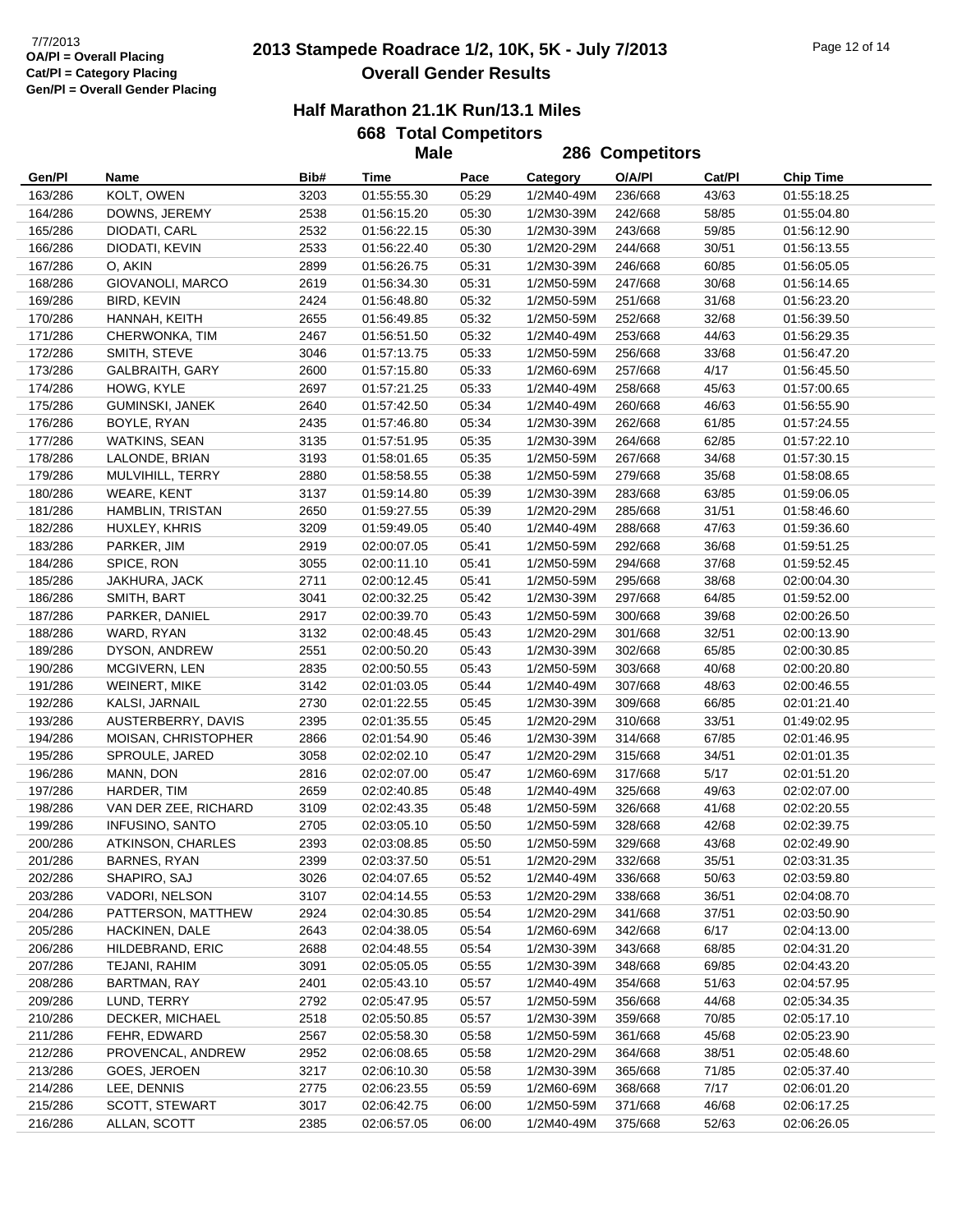## **2013 Stampede Roadrace 1/2, 10K, 5K - July 7/2013** 7/7/2013 Page 13 of 14 **Overall Gender Results**

### **Half Marathon 21.1K Run/13.1 Miles**

|         |                          |      | <b>Male</b> |       |            | 286 Competitors |        |                  |
|---------|--------------------------|------|-------------|-------|------------|-----------------|--------|------------------|
| Gen/Pl  | Name                     | Bib# | Time        | Pace  | Category   | O/A/PI          | Cat/PI | <b>Chip Time</b> |
| 217/286 | HADDON, PAUL             | 2644 | 02:07:39.55 | 06:02 | 1/2M50-59M | 383/668         | 47/68  | 02:07:21.40      |
| 218/286 | CHOATE, GORDON           | 2470 | 02:07:42.30 | 06:03 | 1/2M50-59M | 384/668         | 48/68  | 02:07:15.55      |
| 219/286 | JOHNSON, BRETT           | 2718 | 02:07:50.45 | 06:03 | 1/2M30-39M | 387/668         | 72/85  | 02:07:32.90      |
| 220/286 | KUJAWA, THOMAS           | 2757 | 02:08:25.30 | 06:05 | 1/2M40-49M | 393/668         | 53/63  | 02:08:01.65      |
| 221/286 | YOUNGBERG, ROY           | 3172 | 02:08:51.30 | 06:06 | 1/2M60-69M | 402/668         | 8/17   | 02:08:09.15      |
| 222/286 | YOUNGBERG, BRENDAN       | 3171 | 02:09:25.55 | 06:08 | 1/2M30-39M | 403/668         | 73/85  | 02:08:43.20      |
| 223/286 | MCLELLAN, LLOYD          | 2845 | 02:09:30.90 | 06:08 | 1/2M30-39M | 404/668         | 74/85  | 02:08:50.30      |
| 224/286 | HENDERSON, JIM           | 2671 | 02:09:35.65 | 06:08 | 1/2M60-69M | 405/668         | 9/17   | 02:09:04.65      |
| 225/286 | TRONSGARD, RANDALL       | 3103 | 02:10:41.35 | 06:11 | 1/2M60-69M | 413/668         | 10/17  | 02:10:20.95      |
| 226/286 | MIERAU, CAM              | 2857 | 02:10:57.65 | 06:12 | 1/2M40-49M | 416/668         | 54/63  | 02:10:18.90      |
| 227/286 | MCCANN, BRIAN            | 2829 | 02:11:11.85 | 06:13 | 1/2M50-59M | 419/668         | 49/68  | 02:10:35.95      |
| 228/286 | <b>QUAST, DARREN</b>     | 2955 | 02:11:48.70 | 06:14 | 1/2M40-49M | 425/668         | 55/63  | 02:11:22.75      |
| 229/286 | GUILHERM, MATTHEW        | 2639 | 02:12:39.25 | 06:17 | 1/2M20-29M | 435/668         | 39/51  | 02:11:54.85      |
| 230/286 | LAU, PO TO BENEDI        | 2769 | 02:12:50.55 | 06:17 | 1/2M30-39M | 437/668         | 75/85  | 02:12:12.90      |
| 231/286 | MAGNUSSON, ERIC          | 2811 | 02:13:05.00 | 06:18 | 1/2M20-29M | 441/668         | 40/51  | 02:12:16.45      |
| 232/286 | SMIGELSKI, RANDALL       | 3040 | 02:13:42.40 | 06:20 | 1/2M50-59M | 451/668         | 50/68  | 02:13:30.80      |
| 233/286 | LEVEQUE, PETER           | 2780 | 02:13:52.20 | 06:20 | 1/2M50-59M | 452/668         | 51/68  | 02:13:33.50      |
| 234/286 | PATTERSON, JACK          | 2922 | 02:14:11.20 | 06:21 | 1/2M50-59M | 455/668         | 52/68  | 02:13:30.80      |
| 235/286 | VILLALVA, CHRISTOPHER    | 3121 | 02:14:54.45 | 06:23 | 1/2M30-39M | 458/668         | 76/85  | 02:14:39.70      |
| 236/286 | MCMULLEN, CHRIS          | 2848 | 02:14:54.50 | 06:23 | 1/2M20-29M | 459/668         | 41/51  | 02:14:11.05      |
| 237/286 | HIDER, JON               | 2686 | 02:15:19.25 | 06:24 | 1/2M60-69M | 463/668         | 11/17  | 02:14:45.20      |
| 238/286 | MOORE, DEREK             | 2871 | 02:15:23.05 | 06:24 | 1/2M20-29M | 465/668         | 42/51  | 02:14:54.25      |
| 239/286 | GOURLAY, JEFF            | 2626 | 02:15:23.40 | 06:24 | 1/2M40-49M | 466/668         | 56/63  | 02:15:13.25      |
| 240/286 | ZENTNER, DAVID           | 3176 | 02:15:29.20 | 06:25 | 1/2M20-29M | 467/668         | 43/51  | 02:14:43.35      |
| 241/286 | CIMOLAI, NEVIN           | 2477 | 02:16:15.10 | 06:27 | 1/2M20-29M | 472/668         | 44/51  | 02:15:55.90      |
| 242/286 | ESPEY, CRAIG             | 2558 | 02:16:39.60 | 06:28 | 1/2M30-39M | 473/668         | 77/85  | 02:15:48.45      |
| 243/286 | <b>BEGBIE, MARK</b>      | 2408 | 02:16:46.40 | 06:28 | 1/2M40-49M | 474/668         | 57/63  | 02:16:15.30      |
| 244/286 | <b>GRAJAUSKAS, ALGIS</b> | 2629 | 02:17:02.05 | 06:29 | 1/2M50-59M | 475/668         | 53/68  | 02:16:25.60      |
| 245/286 | RUDOLPH, JAMES           | 2995 | 02:18:43.00 | 06:34 | 1/2M40-49M | 492/668         | 58/63  | 02:18:13.00      |
| 246/286 | OLDFIELD, BILL           | 2903 | 02:18:45.40 | 06:34 | 1/2M50-59M | 493/668         | 54/68  | 02:18:06.40      |
| 247/286 | VERY, JEFF               | 3118 | 02:18:49.65 | 06:34 | 1/2M50-59M | 494/668         | 55/68  | 02:18:49.65      |
| 248/286 | ROP, JOHN                | 2985 | 02:19:11.70 | 06:35 | 1/2M50-59M | 497/668         | 56/68  | 02:18:27.25      |
| 249/286 | <b>BILLINGHURST, KEN</b> | 2421 | 02:19:17.55 | 06:36 | 1/2M50-59M | 499/668         | 57/68  | 02:18:45.80      |
| 250/286 | HACHEY, EFFREN           | 2642 | 02:19:27.25 | 06:36 | 1/2M30-39M | 501/668         | 78/85  | 02:18:45.00      |
| 251/286 | DAVIS, LAURENCE          | 2512 | 02:19:30.55 | 06:36 | 1/2M60-69M | 502/668         | 12/17  | 02:19:09.40      |
| 252/286 | ABEL, BRENT              | 2376 | 02:20:57.80 | 06:40 | 1/2M20-29M | 518/668         | 45/51  | 02:20:29.45      |
| 253/286 | MACDONALD, JOSEPH        | 2801 | 02:21:05.55 | 06:41 | 1/2M50-59M | 519/668         | 58/68  | 02:20:43.35      |
| 254/286 | OWEN, DAVE               | 2912 | 02:21:21.90 | 06:41 | 1/2M40-49M | 520/668         | 59/63  | 02:20:49.35      |
| 255/286 | LONG, MICHAEL            | 2789 | 02:21:26.15 | 06:42 | 1/2M40-49M | 522/668         | 60/63  | 02:20:14.30      |
| 256/286 | FRISON, MARIO            | 2594 | 02:21:39.40 | 06:42 | 1/2M40-49M | 527/668         | 61/63  | 02:20:56.65      |
| 257/286 | FOROOTAN, ZAMAN          | 2588 | 02:22:29.25 | 06:45 | 1/2M30-39M | 533/668         | 79/85  | 02:22:27.60      |
| 258/286 | ESCHBAUMER, MICHAEL      | 2557 | 02:24:11.50 | 06:50 | 1/2M30-39M | 545/668         | 80/85  | 02:23:35.60      |
| 259/286 | EVERT, CLAYTON           | 2560 | 02:24:40.70 | 06:51 | 1/2M30-39M | 551/668         | 81/85  | 02:23:53.85      |
| 260/286 | KORNELSON, BRAD          | 3177 | 02:24:48.50 | 06:51 | 1/2M20-29M | 553/668         | 46/51  | 02:24:01.85      |
| 261/286 | SEEFELDT, DAVE           | 3021 | 02:24:55.65 | 06:52 | 1/2M40-49M | 554/668         | 62/63  | 02:24:07.35      |
| 262/286 | KENNY, JAMES             | 3204 | 02:29:47.90 | 07:05 | 1/2M50-59M | 568/668         | 59/68  | 02:29:13.25      |
| 263/286 | GIBSON, BRITTANY         | 2614 | 02:31:50.00 | 07:11 | 1/2M20-29M | 575/668         | 47/51  | 02:31:04.25      |
| 264/286 | LIM, ARNIOLD             | 2784 | 02:34:58.80 | 07:20 | 1/2M50-59M | 587/668         | 60/68  | 02:34:54.95      |
| 265/286 | CARVAJAL, WALDO          | 3210 | 02:36:42.15 | 07:25 | 1/2M40-49M | 589/668         | 63/63  | 02:35:54.45      |
| 266/286 | SPADEMAN, BEN            | 3052 | 02:38:48.75 | 07:31 | 1/2M30-39M | 600/668         | 82/85  | 02:38:16.90      |
| 267/286 | <b>CROCKER, MARK</b>     | 3211 | 02:40:39.95 | 07:36 | 1/2M50-59M | 602/668         | 61/68  | 02:40:10.85      |
| 268/286 | SAWDON, TOM              | 3010 | 02:42:12.30 | 07:41 | 1/2M60-69M | 605/668         | 13/17  | 02:42:06.10      |
| 269/286 | BRAUN, JOHN              | 2438 | 02:42:23.25 | 07:41 | 1/2M50-59M | 606/668         | 62/68  | 02:41:54.45      |
| 270/286 | <b>HAMILTON, CHRIS</b>   | 2652 | 02:43:58.85 | 07:46 | 1/2M20-29M | 610/668         | 48/51  | 02:43:19.15      |